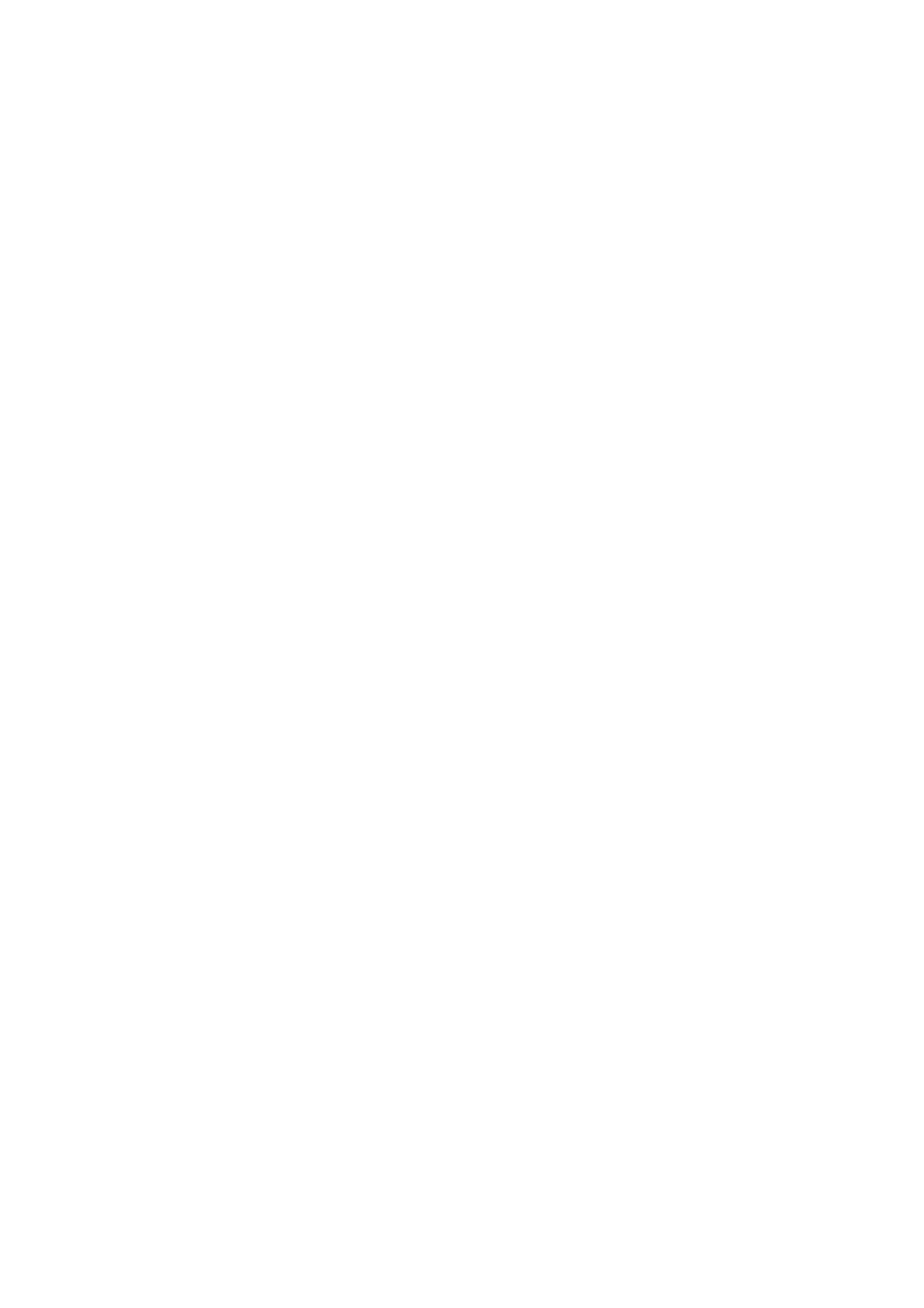#### **HOUSE OF LORDS**

## **OPINIONS OF THE LORDS OF APPEAL FOR JUDGMENT IN THE CAUSE**

#### **Thorner (Appellant)** *v* **Majors and others (Respondents)**

#### **[2009] UKHL 18**

#### **LORD HOFFMANN**

My Lords,

1. The appellant David Thorner is a Somerset farmer who, for nearly 30 years, did substantial work without pay on the farm of his father's cousin Peter Thorner. The judge found that from 1990 until his death in 2005 Peter encouraged David to believe that he would inherit the farm and that David acted in reliance upon this assurance. In the event, however, Peter left no will. In these proceedings, David claims that by reason of the assurance and reliance, Peter's estate is estopped from denying that he has acquired the beneficial interest in the farm. The judge found the case proved but the Court of Appeal reversed him.

2. Such a claim, under the principle known as proprietary estoppel, requires the claimant to prove a promise or assurance that he will acquire a proprietary interest in specified property. A distinctive feature of this case, as Lloyd LJ remarked in the Court of Appeal (at paragraph 65), was that the representation was never made expressly but was "a matter of implication and inference from indirect statements and conduct." It consisted of such matters as handing over to David in 1990 an insurance policy bonus notice with the words "that's for my death duties" and other oblique remarks on subsequent occasions which indicated that Peter intended David to inherit the farm. As Lloyd LJ observed (at paragraph 67), such conduct and language might have been consistent with a current intention rather than a definite assurance. But the judge found as a fact that these words and acts were reasonably understood by David as an assurance that he would inherit the farm and that Peter intended them to be so understood.

3. The Court of Appeal said, correctly, that the fact that Peter had actually intended David to inherit the farm was irrelevant. The question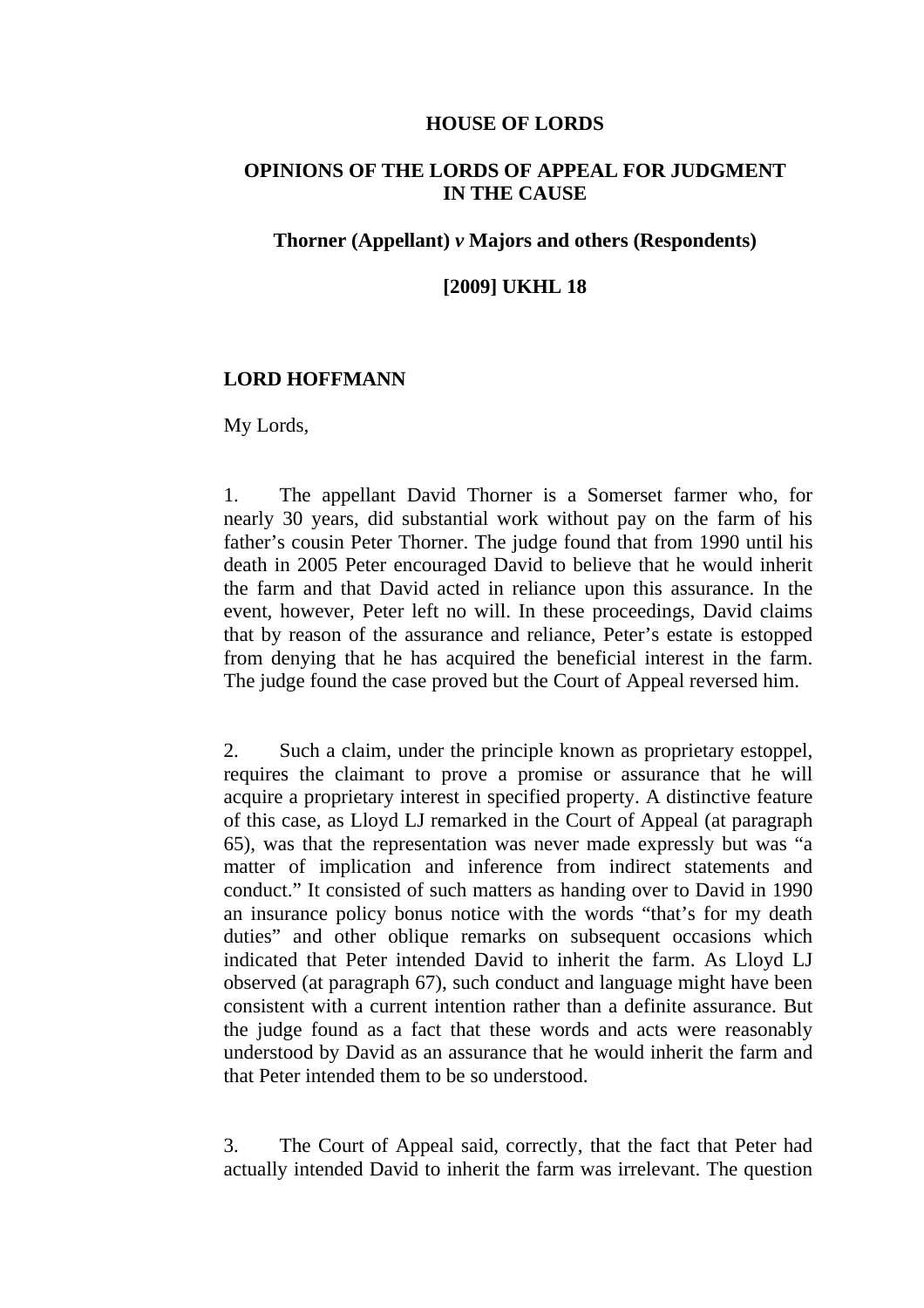was whether his words and acts would reasonably have conveyed to David an assurance that he would do so. But Lloyd LJ accepted (at paragraph 66) that the finding as to what Peter would reasonably have been understood to mean by his words and acts was a finding of fact which was not open to challenge. That must be right. The fact that he spoke in oblique and allusive terms does not matter if it was reasonable for David, given his knowledge of Peter and the background circumstances, to have understood him to mean not merely that his present intention was to leave David the farm but that he definitely would do so.

4. However, the Court of Appeal allowed the appeal on the ground that the judge had not found that the assurance was intended to be relied upon and that there was no material upon which he could have made such a finding. The judge had found that David had relied upon the assurance by not pursuing other opportunities but not, said Lloyd LJ, that Peter had known about these opportunities or intended to discourage David from pursuing them.

5. At that point, it seems to me, the Court of Appeal departed from their previously objective examination of the meaning which Peter's words and acts would reasonably have conveyed and required proof of his subjective understanding of the effect which those words would have upon David. In my opinion it did not matter whether Peter knew of any specific alternatives which David might be contemplating. It was enough that the meaning he conveyed would reasonably have been understood as intended to be taken seriously as an assurance which could be relied upon. If David did then rely upon it to his detriment, the necessary element of the estoppel is in my opinion established. It is not necessary that Peter should have known or foreseen the particular act of reliance.

6. The judge found (at paragraph 98) not only that it was reasonable for David to have understood Peter's words and acts to mean that "he would be Peter's successor to [the farm]" but that it was reasonable for him to rely upon them. These findings of fact were in my opinion sufficient to support the judge's decision.

7. The judge held that the equity in David's favour created by the proprietary estoppel required a declaration that Peter's personal representatives held the farm with its chattels, live and dead stock and cash at bank on trust for David absolutely. The personal representatives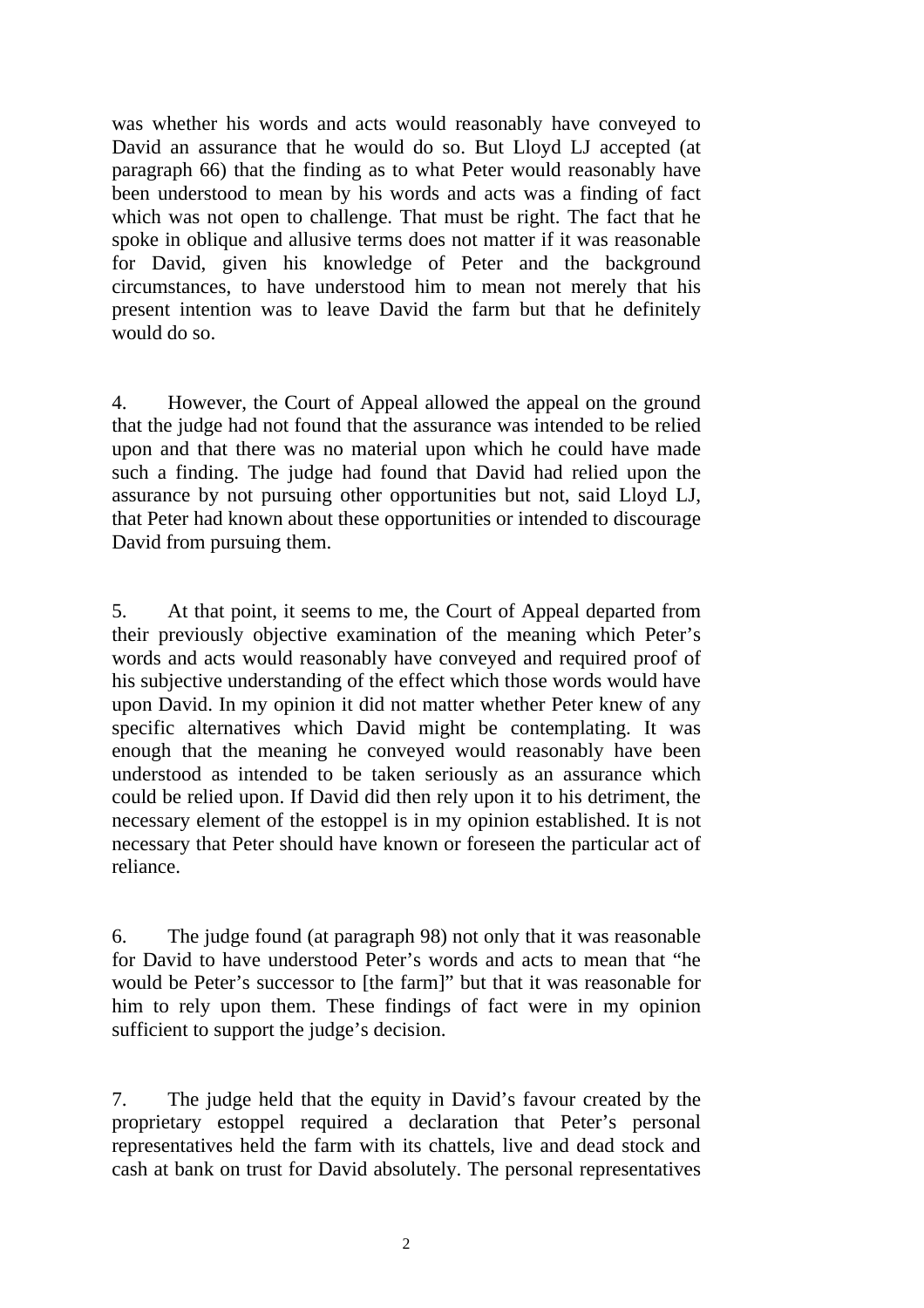object on two grounds. First, they say although the judge placed reliance on the incident of the handing over of the insurance policy in 1990, the assurance was not unequivocal until affirmed by later words and conduct, after which the detriment suffered by David was a good deal less than if one took the whole period from 1990 until Peter's death and therefore did not justify an award of the whole farm.

8. I do not think that the judge was trying to pin point the date at which the assurance became unequivocal and I think it would be unrealistic in a case like this to try to do so. There was a close and ongoing daily relationship between the parties. Past events provide context and background for the interpretation of subsequent events and subsequent events throw retrospective light upon the meaning of past events. The owl of Minerva spreads its wings only with the falling of the dusk. The finding was that David reasonably relied upon the assurance from 1990, even if it required later events to confirm that it was reasonable for him to have done so.

9. The second ground of objection is that the farm when Peter died in 2005 was not the same as it was in 1990. In between, he had sold some land and bought other land. I agree with my noble and learned friends Lord Walker of Gestingthorpe and Lord Neuberger of Abbotsbury that changes in the character or extent of the property in question are relevant to the relief which equity will provide but do not exclude such a remedy when there is still an identifiable property. In the present case, I see no reason to question the judge's decision that David was entitled to the beneficial interest in the farm and the farming business as they were at Peter's death.

10. I would therefore allow the appeal and restore the decision of the judge.

### **LORD SCOTT OF FOSCOTE**

My Lords,

11. I have had the advantage of reading in draft the opinions on this appeal of my noble and learned friends Lord Walker of Gestingthorpe and Lord Neuberger of Abbotsbury and am in broad agreement with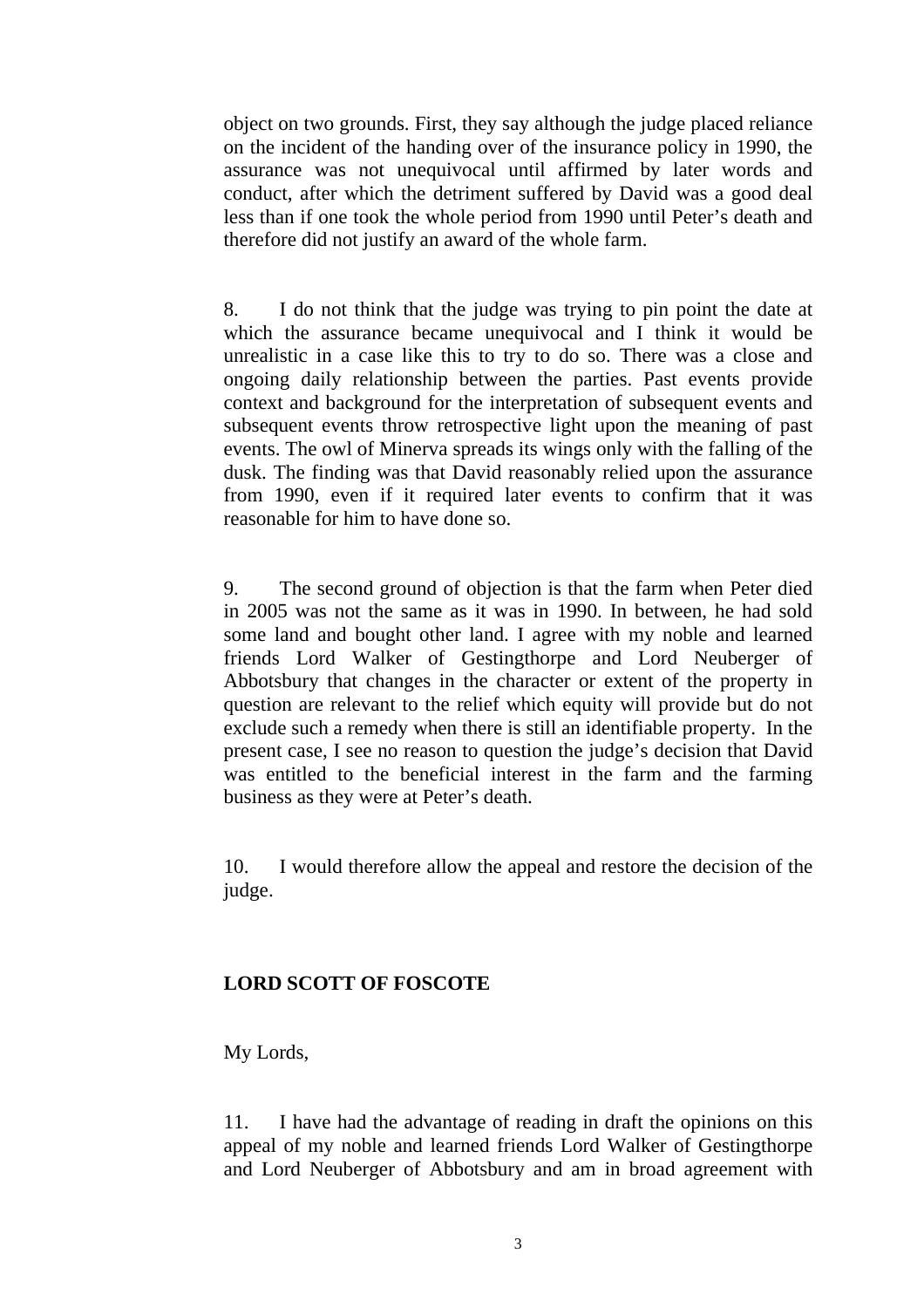their reasons for allowing this appeal. I want, however, to add some thoughts of my own and will, for that purpose, gratefully adopt the description and analysis of the facts of the case provided by Lord Walker.

12. In *Crabb v Arun District Council* [1976] Ch.179 Scarman LJ (as he then was) said, at p 192, that if the plaintiff, Mr Crabb, had any such right as he had claimed, in the event successfully, "it is an equity arising out of the conduct and relationship of the parties". In the present case the relationship of the parties was a familial one – Mr Peter Thorner, the owner of Steart Farm, had no wife or children and was a first cousin of the father of Mr David Thorner, who claimed upon his cousin's death to have a right to inherit the farm – and the significance and implications of the conduct of David and Peter respectively in the years leading up to Peter's death have to be assessed in the context of that familial relationship. David's many years of unpaid work on the farm and assistance with the management of Peter's farming business took place in the context of that relationship. Peter's remarks to David, and to others, regarding David's eventual inheritance of the farm were, in the context of that relationship, unsurprising. Similarly, David's expectation of that inheritance, fed by his years of unpaid work and his understanding of his cousin's remarks and intentions, was unsurprising. The issue that has arisen is whether, Peter having in the event died intestate, David has a right in equity, arising out of his and Peter's conduct and relationship to claim the farm.

13. The case for David, as pleaded, relied primarily on proprietary estoppel and extended not simply to Steart Farm but to the whole of Peter's net estate (see para 19 of the Amended Particulars of Claim). However the judge, Mr John Randall QC sitting as a Deputy Judge of the High Court, confined David's equity, quite rightly in my opinion, to Steart Farm, its live and dead stock and associated chattels and the working capital standing to the credit of the farm account with the Bank. The judge founded his judgment on the proprietary estoppel that had been pleaded. The Court of Appeal, too, concentrated on proprietary estoppel and the submissions that have been addressed to your Lordships have likewise concentrated on proprietary estoppel. It should be noted, however, that paragraph 20 of the Amended Particulars of Claim had claimed, in the alternative, an equity "which should be satisfied in such manner as the Court thinks just<sup>5</sup>.

14. One of the features of the type of cases of which the present case is an example is the extent to which proprietary estoppel and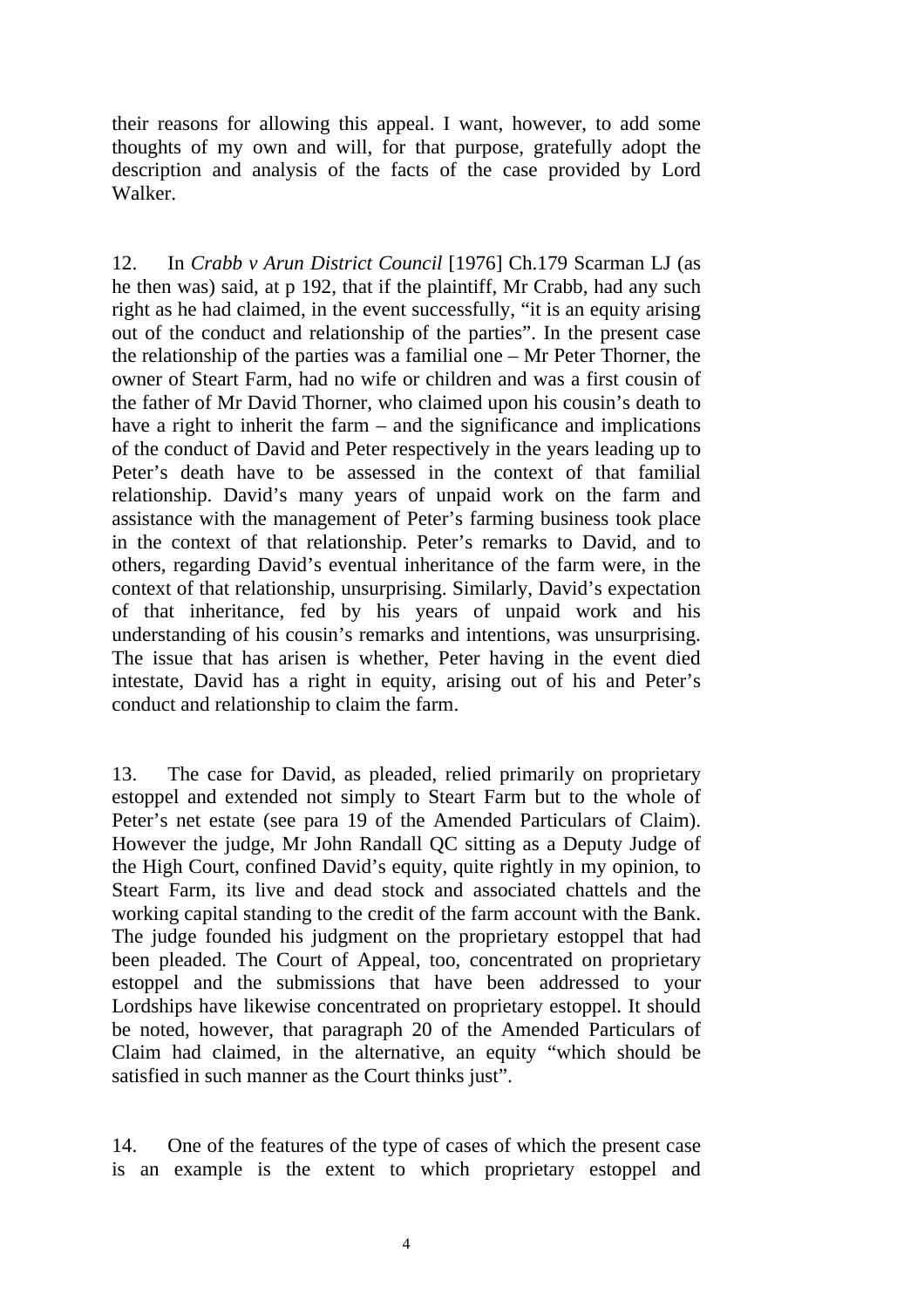constructive trust have been treated as providing alternative and overlapping remedies and, while in no way disagreeing with my noble and learned friends' conclusion that David can establish his equity in Steart Farm via proprietary estoppel, I find it easier and more comfortable to regard David's equity as established via a remedial constructive trust. I will return to this later.

15. Lord Walker, in paragraph 29 of his opinion, identified the three main elements requisite for a claim based on proprietary estoppel as, first, a representation made or assurance given to the claimant; second, reliance by the claimant on the representation or assurance; and, third, some detriment incurred by the claimant as a consequence of that reliance. These elements would, I think, always be necessary but might, in a particular case, not be sufficient. Thus, for example, the representation or assurance would need to have been sufficiently clear and unequivocal; the reliance by the claimant would need to have been reasonable in all the circumstances; and the detriment would need to have been sufficiently substantial to justify the intervention of equity. On the factual findings made by the judge each of the three elements had been present in the period 1990 until Peter's death in 2005. Having referred to the various remarks made by Peter to David in 1990 and thereafter the judge expressed his conclusions in paragraphs 94, 98 and, finally, 111(d) of his judgment:

"… I am satisfied that … Peter was intending to indicate to David that he would be Peter's successor to Steart Farm, upon his death, and that David's understanding to that effect was correct. I find that this remark and conduct on Peter's part strongly encouraged David, or was a powerful factor in causing David, to decide to stay at Barton House and continue his very considerable unpaid help to Peter at Steart Farm, rather than to move away to pursue one of the other opportunities which were then available to him, and which he had been mulling over …" (para 94)

"I find this and other such remarks encouraged the expectation which David had formed … that he would be Peter's successor to Steart Farm, upon his death, and encouraged David to continue with his very considerable unpaid help to Peter there. I am also satisfied that it was reasonable for David to understand them and rely on them in that way …" (para 98)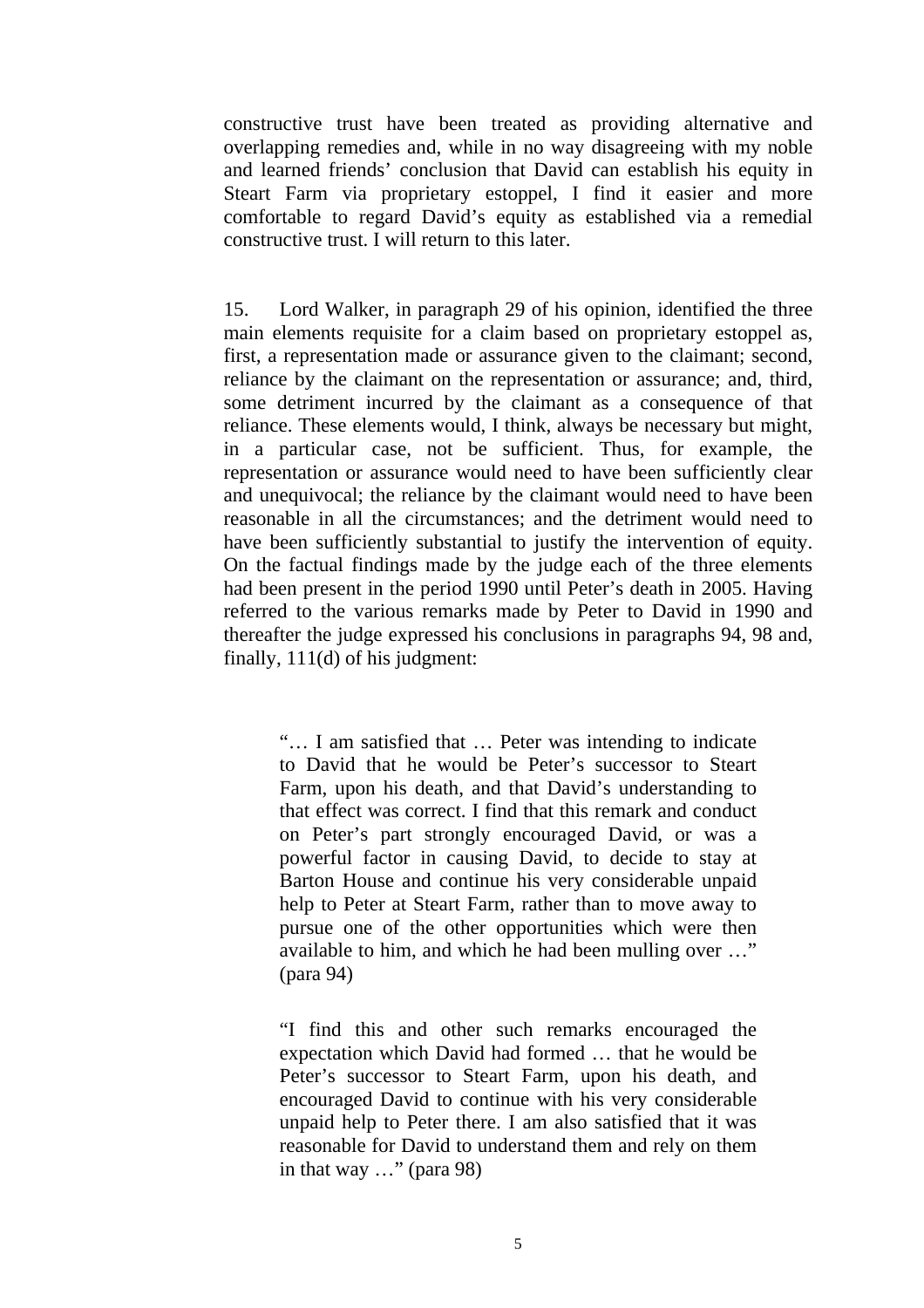and

"I am also … satisfied that all these remarks further encouraged the expectation which David had formed that he would be Peter's successor to Steart Farm, upon his death, and encouraged David to continue with his very considerable unpaid help to Peter there, and … that it was reasonable for David to understand them and rely on them in that way  $\ldots$ " (para 111(d))

16. Lloyd LJ, with whose judgment in the Court of Appeal Ward LJ and Rimer LJ agreed, accepted not only the judge's findings of primary fact but accepted also the inferences drawn by the judge from those findings. They were, said Lloyd LJ, "in effect immune from challenge" (para 66). But the Lord Justice was not satisfied that the judge's factual findings constituted a sufficient basis for a successful proprietary estoppel claim (see para 67). His doubt appears to have been based on the absence of an explicit finding that Peter had *intended* David to rely on his (Peter's) remarks (see para 72)

"… the judge did not in terms consider whether the implicit statement which he found to have been made in 1990, to the effect that Peter intended David to succeed to the farm on his death, was intended to be relied on."

The Lord Justice went on, in paragraphs 73 and 74, to say this -

"73. It may be that the judge was too much influenced by the fact that Peter did intend that David should inherit the farm, remained of that view, put it into effect by his 1997 will, and did not change his intention despite the revocation of that will …

74. In my judgment … David's claim in the present case does not satisfy the tests for [a proprietary estoppel] claim, because the statement made implicitly in 1990, as recorded by the judge, did not amount to a clear and unequivocal representation, intended to be relied on by David, or which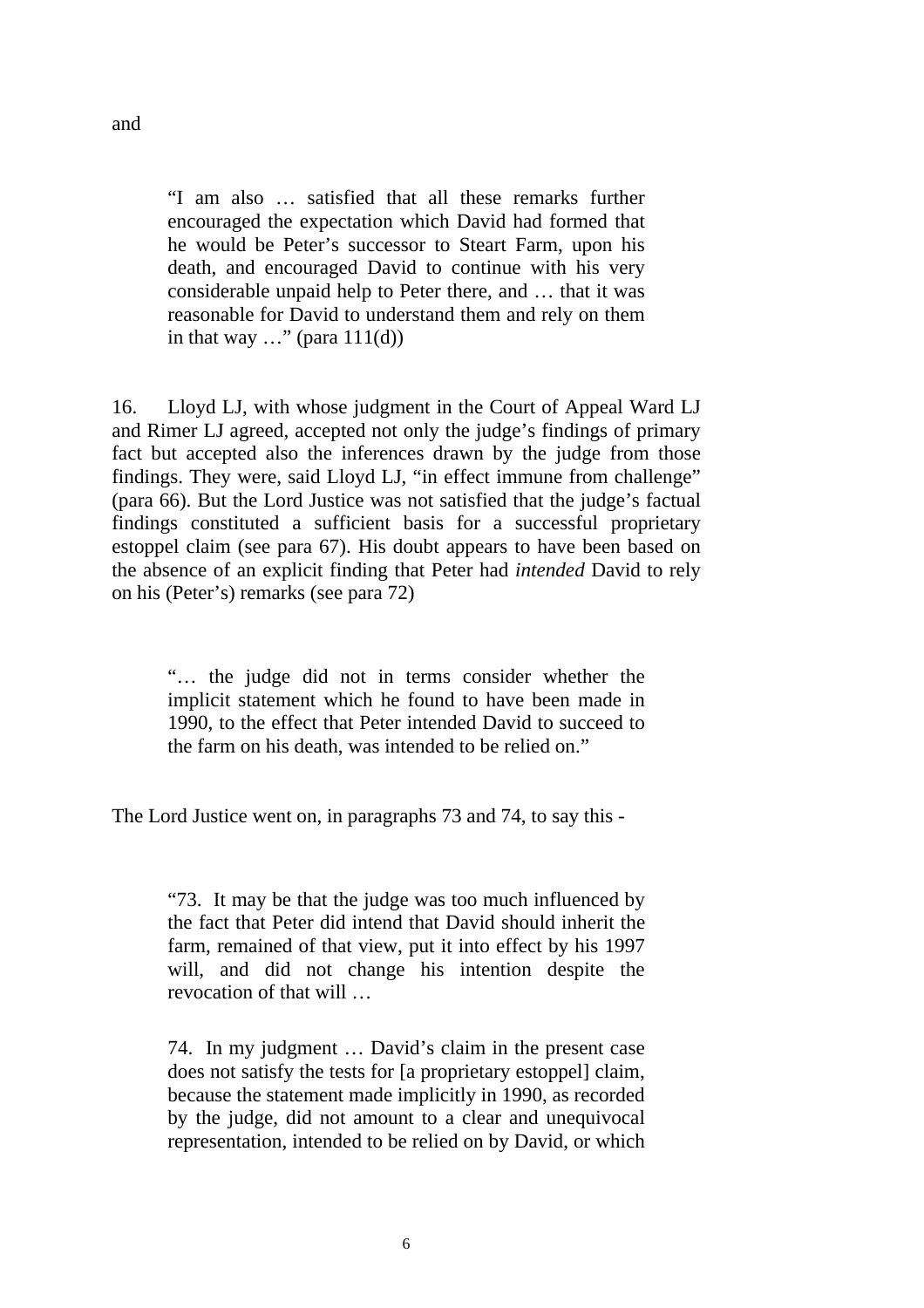it was reasonable for him to take as intended to be relied on by him …"

17. My Lords there seems to me, if I may respectfully say so, to be an inconsistency between, on the one hand, the Lord Justice's acceptance of the judge's finding that it was reasonable for David to have relied on Peter's representations that he (David) would inherit Steart Farm and, on the other hand, the Lord Justice's conclusion that no representation had been made by Peter that it had been reasonable for David to have taken as *intended* to be relied on. Whether the representations made by Peter to David about the ownership of Steart Farm after his (Peter's) death were intended by Peter to have been relied on by David must surely depend upon an *objective* assessment of Peter's intentions in making the representations. If it is reasonable for a representee to whom representations have been made to take the representations at their face value and rely on them, it would not in general be open to the representor to say that he or she had not intended the representee to rely on them. This must, in my opinion, particularly be so if, as here, the representations are repeated or confirmed by conduct and remarks over a considerable period. There may be circumstances in which representations cannot reasonably be taken to have been made with any intention that they should be acted on, or with any intention that, if acted on, rights against the representor would ensue, but a finding that it was reasonable for the representee to have relied on the representations, and to have acted to his or her detriment in that reliance, would, in my opinion, be inconsistent with the existence of any such circumstances. It could not be thought reasonable for a representee to rely on a representation that, objectively viewed, was not intended by the representor to be relied on. To put the point in context, the judge's factual finding that it was reasonable for David to have relied on Peter's representation that he (David) would inherit Steart Farm, a finding accepted by Lloyd LJ, carries with it, in my opinion, an implicit finding that it was reasonable for David to take the representation as intended by Peter to be relied on.

18. As to the requirement that a representation, if it is to found a claim based on proprietary estoppel, must be clear and unequivocal, a requirement that I certainly accept, there seem to me to be two respects in which Peter's representation to David that on Peter's death David would inherit Steart Farm might be thought to be lacking in the requisite certainty. First, there is the question as to the identity of Steart Farm. A contract for the sale of Steart Farm, if in writing, signed by the parties and stating the price, would not lack contractual certainty provided that evidence were available to identify as at the date of the contract the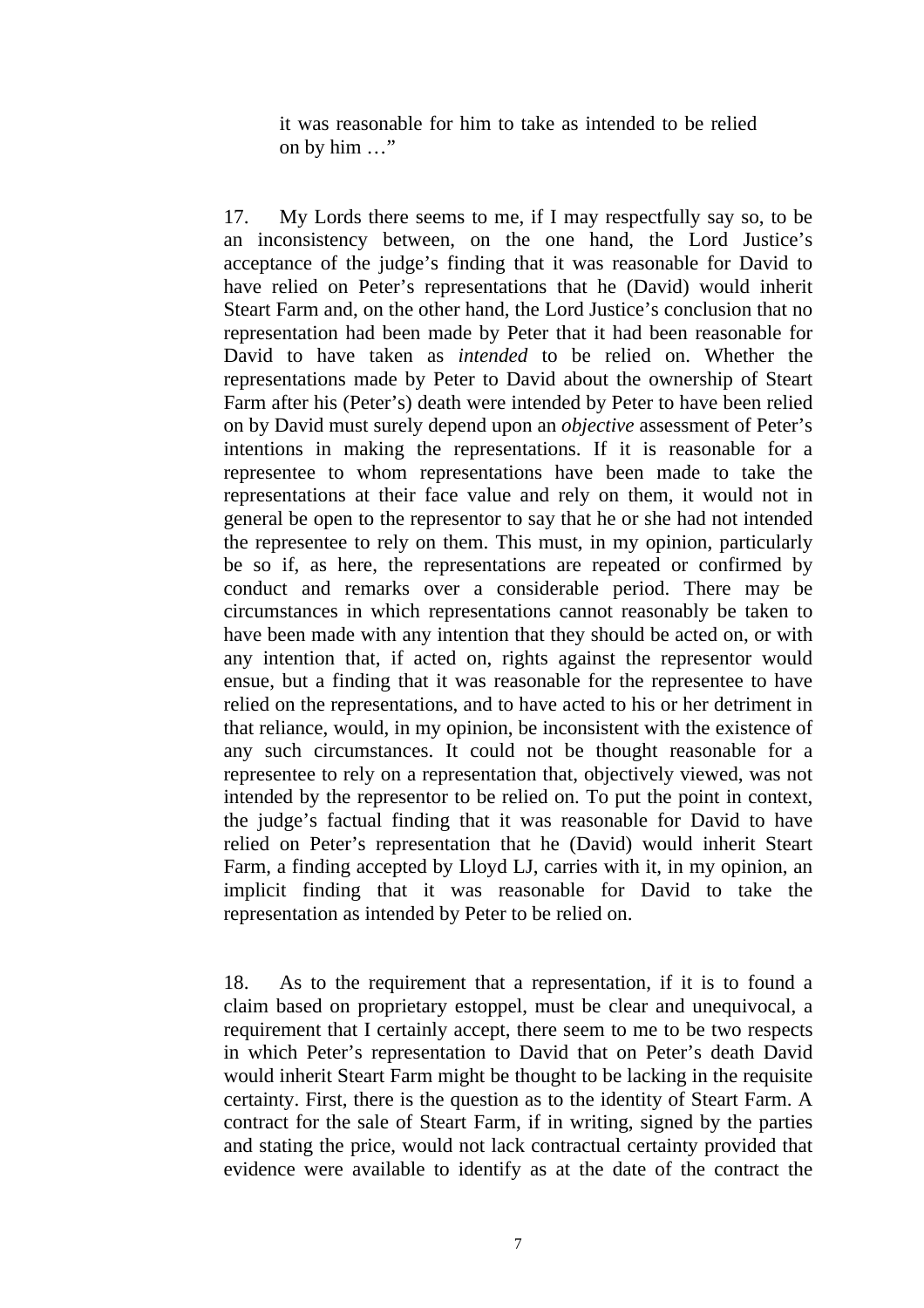agricultural unit that constituted Steart Farm. A representation by Peter that David would, on Peter's death, inherit Steart Farm cannot, at the time the representation was made, be accorded a comparable certainty. Farm boundaries are not immutable. They change, with purchases of additional fields and/or sales of fields that were part of the farm. Steart Farm, excluding land of which Peter was merely the tenant, ranged from 350 acres in 1976 to 460 acres in 2005 when Peter died. It could not be supposed that in, say, 1990 when perhaps the most important of the representations that David would inherit Steart Farm was made by Peter, Peter was representing also that he would not alienate any part of Steart Farm. And, indeed, in the period between 1990 and his death in 2005 Peter both sold land (for development), which thereupon ceased to be part of Steart Farm, and acquired land which was incorporated into and became part of Steart Farm. Peter's representation that David would inherit Steart Farm speaks, at least where Peter remained the owner of an agricultural entity known as Steart Farm, as from his death and if, at that time, evidence were available to identify Steart Farm with certainty, David's claim to be entitled in equity to Steart Farm cannot, in my opinion, be rejected for want of certainty of subject matter. What the position would have been, and what right could have been claimed by David, if, in say 2004, Peter had decided to give up farming and to sell the whole of Steart Farm does not arise and need not be decided. It may well be, however, that in that event, David would succeed in establishing a proprietary claim in equity and to consequential relief (c/f *Gillett v Holt* [2001] Ch.210).

19. The second "certainty" problem about a representation that David would inherit Steart Farm, a problem inherent in every case in which a representation about inheritance prospects is the basis of a proprietary estoppel claim, is that the expected fruits of the representation lie in the future, on the death of the representor, and, in the meantime, the circumstances of the representor or of his or her relationship with the representee, or both, may change and bring about a change of intentions on the part of the representor. *Gillett v Holt* was such a case. If, for example, Peter had become, before his death, in need of full time nursing care, so that he could not continue to live at Steart Farm or continue as a farmer and needed to sell Steart Farm or some part of it in order to fund the costs of necessary medical treatment and care, it seems to me questionable whether David's equity in Steart Farm, bred from the representations and conduct in evidence in this case, would have been held by a court to bar the realisation of Steart Farm, or some sufficient part of it, for those purposes. I do not, of course, imagine for a moment that, in the circumstances I am postulating, David would have raised any objection. However, the conceptual possibility of a dispute arising in the circumstances postulated has to be borne in mind. Would it really be the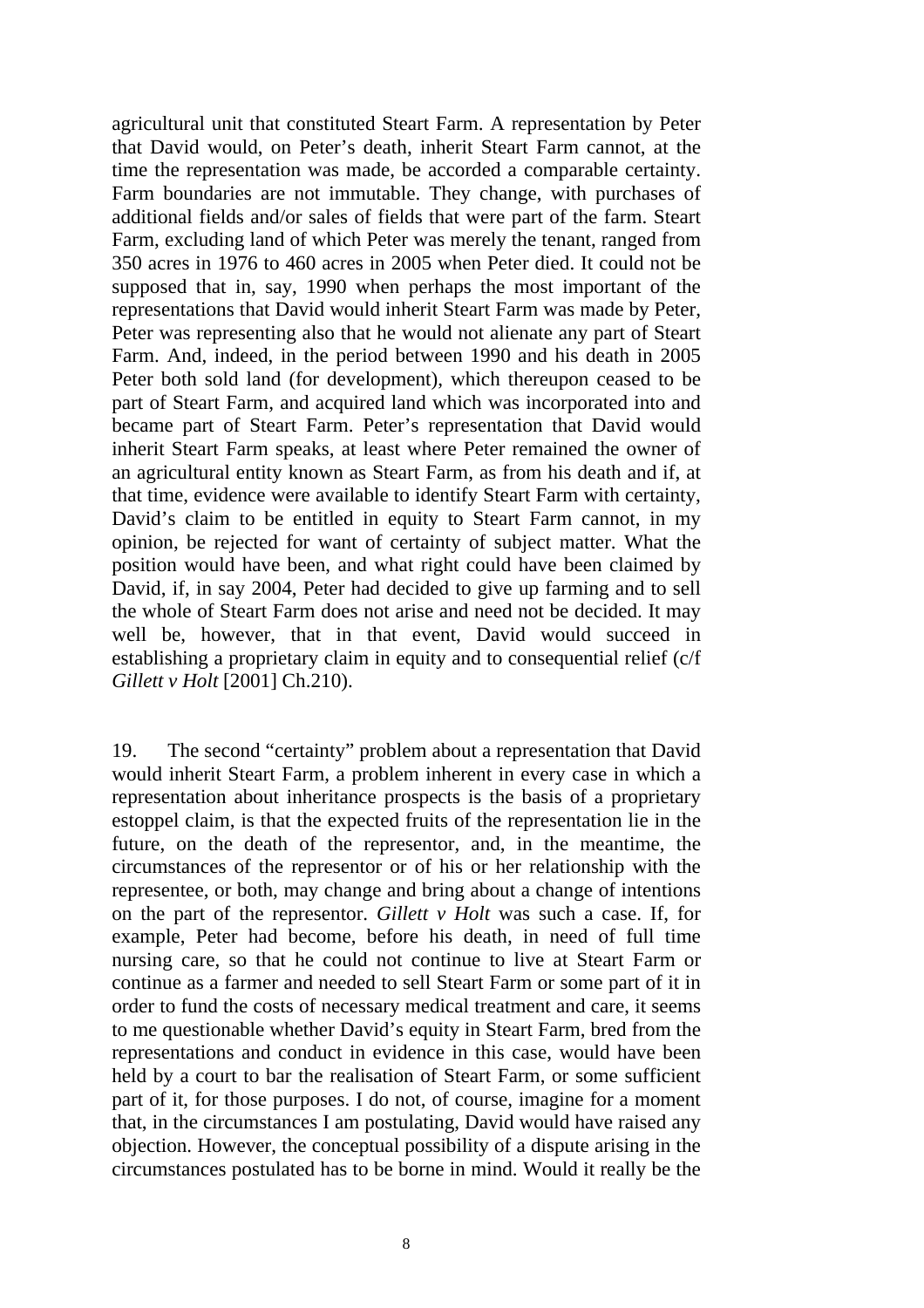case that the representations made by Peter, relied on and acted on by David as they were, would have barred the use of Steart Farm as a source of funding for the needs of Peter in a decrepit old age? For my part, I doubt it. But it is an odd sort of estoppel that is produced by representations that are, in a sense, conditional.

20. These reflections invite some thought about the relationship between proprietary estoppel and constructive trust and their respective roles in providing remedies where representations about future property interests have been made and relied on. There are many cases in which the representations relied on relate to the acquisition by the representee of an immediate, or more or less immediate, interest in the property in question. In these cases a proprietary estoppel is the obvious remedy. The representor is estopped from denying that the representee has the proprietary interest that was promised by the representation in question. *Crabb v Arun District Council* (supra) seems to me a clear example of such a case. The Council had represented that Mr Crabb would be entitled to have access to the private road at gateway B and had confirmed that representation by erecting gateposts and a gate across the gateway. Once Mr Crabb, in reliance on that representation, had acted to his detriment in selling off a portion of his land so that his only means of access to and egress from his retained land was via gateway B, it was too late for the Council to change its mind. The Council was estopped from denying that Mr Crabb had the necessary access rights. *Ramsden v Dyson* (1866) LR 1HL 129 is another case, straightforward if viewed through the spectacles of the jurisprudence that has emerged since, of proprietary estoppel. In cases where the owner of land stands by and allows a neighbour to build over the mutual boundary, representing either expressly or impliedly that the building owner is entitled to do so, the owner may be estopped from subsequently asserting his title to the encroached upon land. This, too, seems to me straightforward proprietary estoppel. There are many other examples of decided cases where representations acted on by the representee have led to the representor being estopped from denying that the representee had the proprietary interest in the representor's land that the representation had suggested. Constructive trust, in my opinion, has nothing to offer to cases of this sort. But cases where the relevant representation has related to inheritance prospects seem to me difficult, for the reasons I have given, to square with the principles of proprietary estoppel established by the *Ramsden v Dyson* and *Crabb v Arun District Council* line of cases and, for my part, I find them made easier to understand as constructive trust cases. The possibility of a remedial constructive trust over property, created by the common intention or understanding of the parties regarding the property on the basis of which the claimant has acted to his detriment, has been recognised at least since *Gissing v*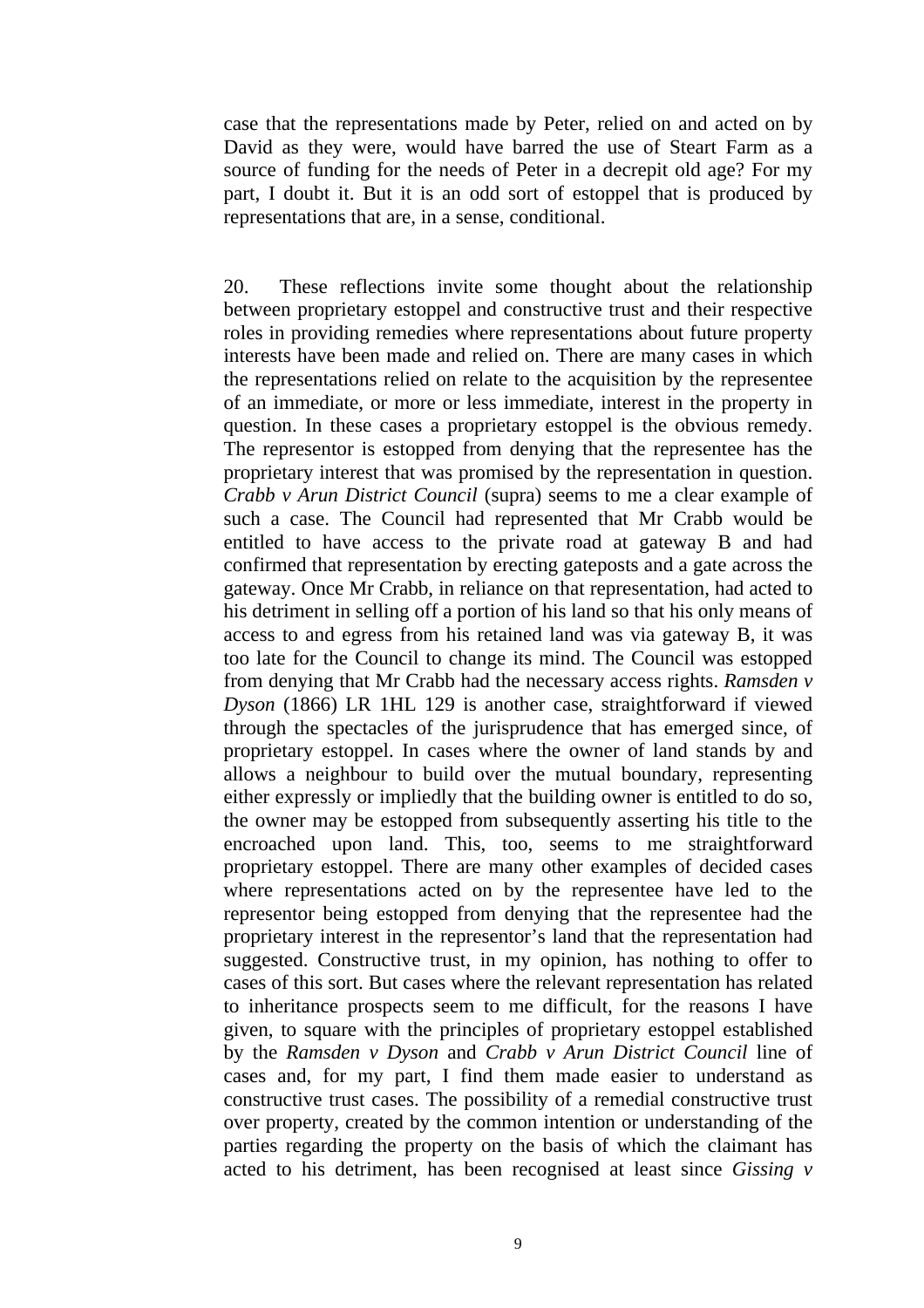*Gissing* [1971] AC 886 (see particularly Lord Diplock, at p 905). The "inheritance" cases, of which *Gillett v Holt* [2001] Ch.210, *In re Basham* [1986] 1 WLR 1498 and *Walton v Walton* (1994 C.A. unreported) and, of course, the present case are good examples, are, to my mind, more comfortably viewed as constructive trust cases. Indeed I think Mr Edward Nugee QC, sitting as a High Court judge in *In re Basham*, was of the same opinion. After stating the proprietary estoppel principle (at p 1503) he went on (at p 1504)

"But in my judgment, at all events where the belief is that A is going to be given a right in the future, it is properly to be regarded as giving rise to a species of constructive trust, which is the concept employed by a court of equity to prevent a person from relying on his legal rights where it would be unconscionable for him to do so."

And at p 1505E he referred to the detriment "that the plaintiff must prove in order to raise a constructive trust in a case of proprietary estoppel". For my part I would prefer to keep proprietary estoppel and constructive trust as distinct and separate remedies, to confine proprietary estoppel to cases where the representation, whether express or implied, on which the claimant has acted is unconditional and to address the cases where the representations are of future benefits, and subject to qualification on account of unforeseen future events, via the principles of remedial constructive trusts.

21. I am satisfied, however, that this case would, on the factual findings made by the judge and accepted by the Court of Appeal have justified a remedial constructive trust under which David would have obtained the relief awarded him by the judge. I would allow the appeal.

### **LORD RODGER OF EARLSFERRY**

My Lords,

22. I have had the great advantage of considering in draft the speech to be delivered by my noble and learned friend, Lord Walker of Gestingthorpe. I agree with it and add just a brief comment on the first point.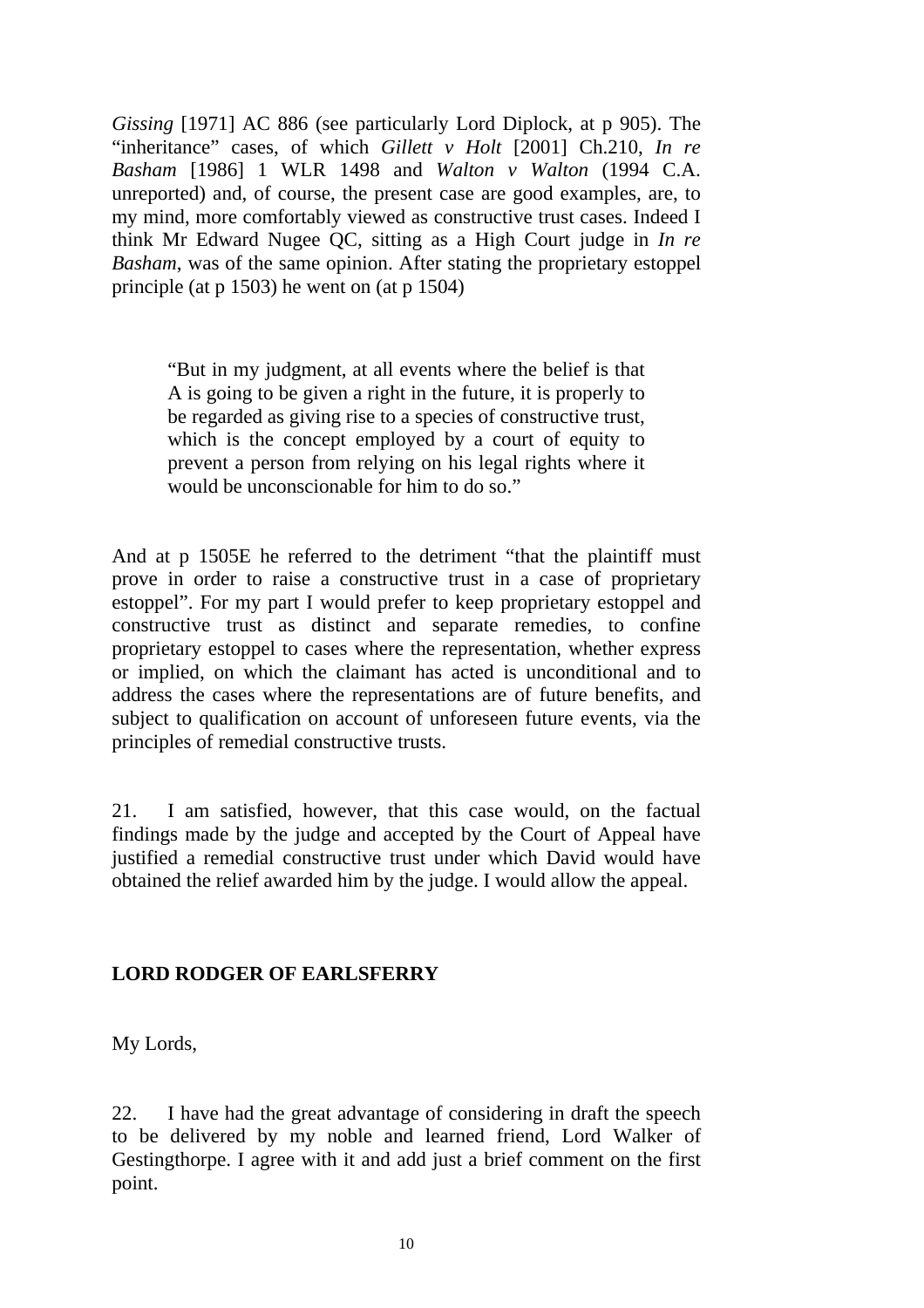23. Lord Walker has quoted passages and sketched other points from the judgment of the deputy judge, Mr John Randall QC. Much of that judgment is devoted to portraying the relationship between the late Mr Peter Thorner and the appellant, Mr David Thorner, who was his first cousin once removed. At all relevant times Peter was taciturn, while David was content to assist Peter on his farm year after year for nothing, even though his only income was pocket money from his father. By most standards, the situation was unusual. But it is precisely that unusual situation which provides the context in which the remarks which lie at the heart of the case of proprietary estoppel fall to be interpreted.

24. Given the actual situation, there was never going to be what Mr Simmonds described as a "signature event", such as a family wedding or christening, at which Peter would make a dramatic announcement, in front of the assembled family, about the destination of his estate. Indeed, since Peter was in the habit of saying so little, it was scarcely to be expected that he would ever address the matter directly. But the judge found – and the Court of Appeal accepted - that, by his oblique remarks on a number of occasions, Peter had intended to indicate to David that he was to inherit Steart Farm. David interpreted Peter's remarks in the way that he intended.

25. The contention for the respondents was that, even though David had correctly interpreted Peter's remarks as assurances about inheriting the farm, his remarks were not "clear and unequivocal". There was therefore no way of saying that they were intended to be relied on and they could accordingly not give rise to an estoppel. I would reject that contention.

26. Even though clear and unequivocal statements played little or no part in communications between the two men, they were well able to understand one another. So, however clear and unequivocal his intention to assure David that he was to have the farm after his death, Peter was always likely to have expressed it in oblique language. Against that background, respectfully adopting Lord Walker's formulation, I would hold that it is sufficient if what Peter said was "clear enough". To whom? Perhaps not to an outsider. What matters, however, is that what Peter said should have been clear enough for David, whom he was addressing and who had years of experience in interpreting what he said and did, to form a reasonable view that Peter was giving him an assurance that he was to inherit the farm and that he could rely on it.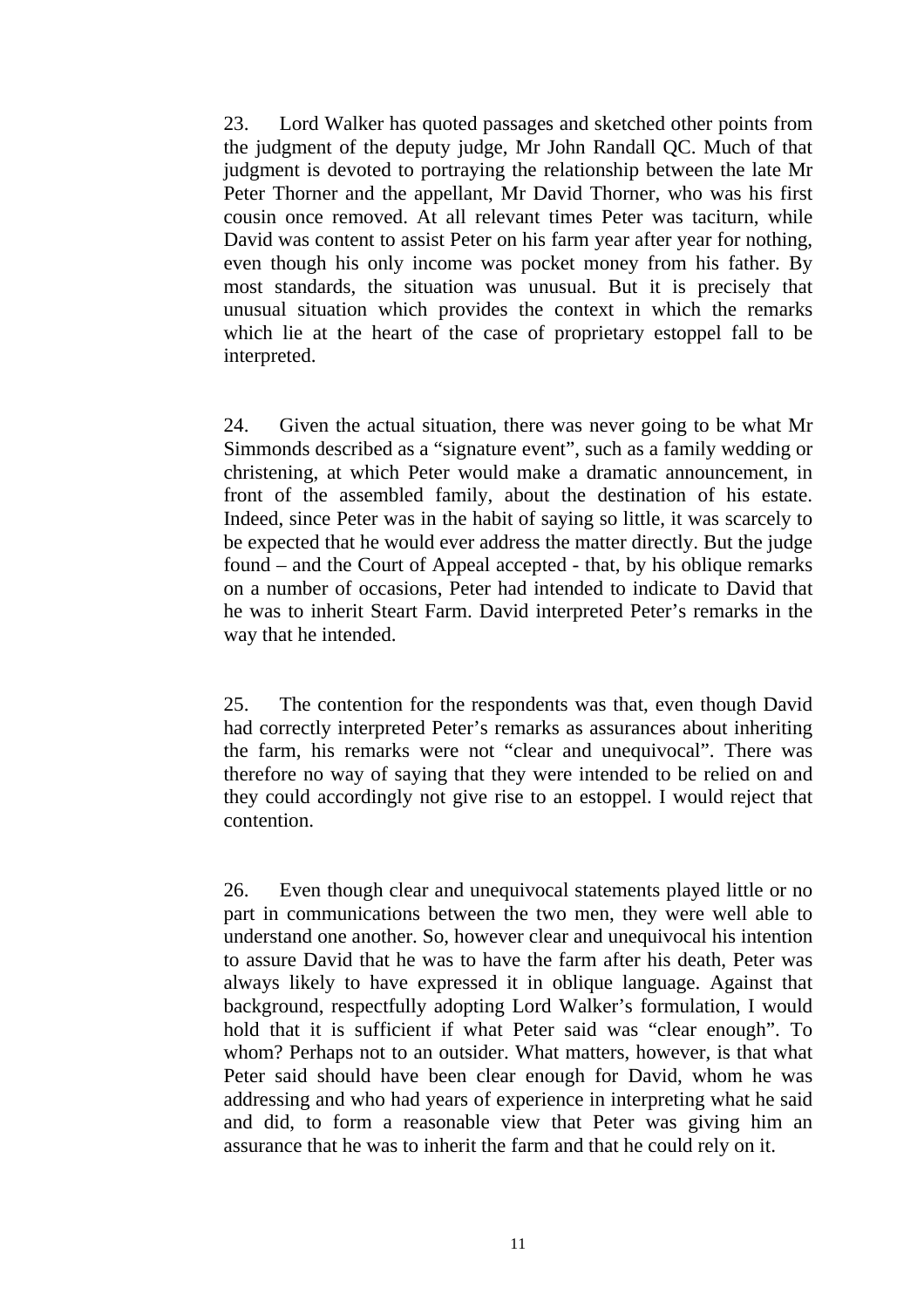27. As can be seen from paras 94 and 98 of his judgment, the judge, who enjoyed "those advantages, sometimes broad and sometimes subtle, which are the privilege of the Judge who heard and tried the case" (*Clarke v Edinburgh and District Tramways Co* 1919 SC (HL) 35, 37, per Lord Shaw of Dunfermline), held that it was indeed reasonable for David to understand those remarks in that way and to rely on them by going on working, for nothing, for many years. Not only can I not come to a clear view that the judge was plainly wrong in this conclusion, but I see no reason to doubt that he was right.

28. For these reasons, as well as for those to be given by my noble and learned friend, Lord Neuberger of Abbotsbury, I would allow the appeal and restore the deputy judge's order.

## **LORD WALKER OF GESTINGTHORPE**

My Lords,

*The issues* 

29. This appeal is concerned with proprietary estoppel. An academic authority (Simon Gardner, An Introduction to Land Law (2007) p101) has recently commented:

"There is no definition of proprietary estoppel that is both comprehensive and uncontroversial (and many attempts at one have been neither)."

Nevertheless most scholars agree that the doctrine is based on three main elements, although they express them in slightly different terms: a representation or assurance made to the claimant; reliance on it by the claimant; and detriment to the claimant in consequence of his (reasonable) reliance (see Megarry & Wade, Law of Real Property,  $7<sup>th</sup>$ edition (2008) para 16-001; Gray & Gray, Elements of Land Law,  $5<sup>th</sup>$ edition (2009) para 9.2.8; Snell's Equity,  $31<sup>st</sup>$  edition (2005) paras 10-16 to 10-19; Gardner, An Introduction to Land Law (2007) para 7.1.1).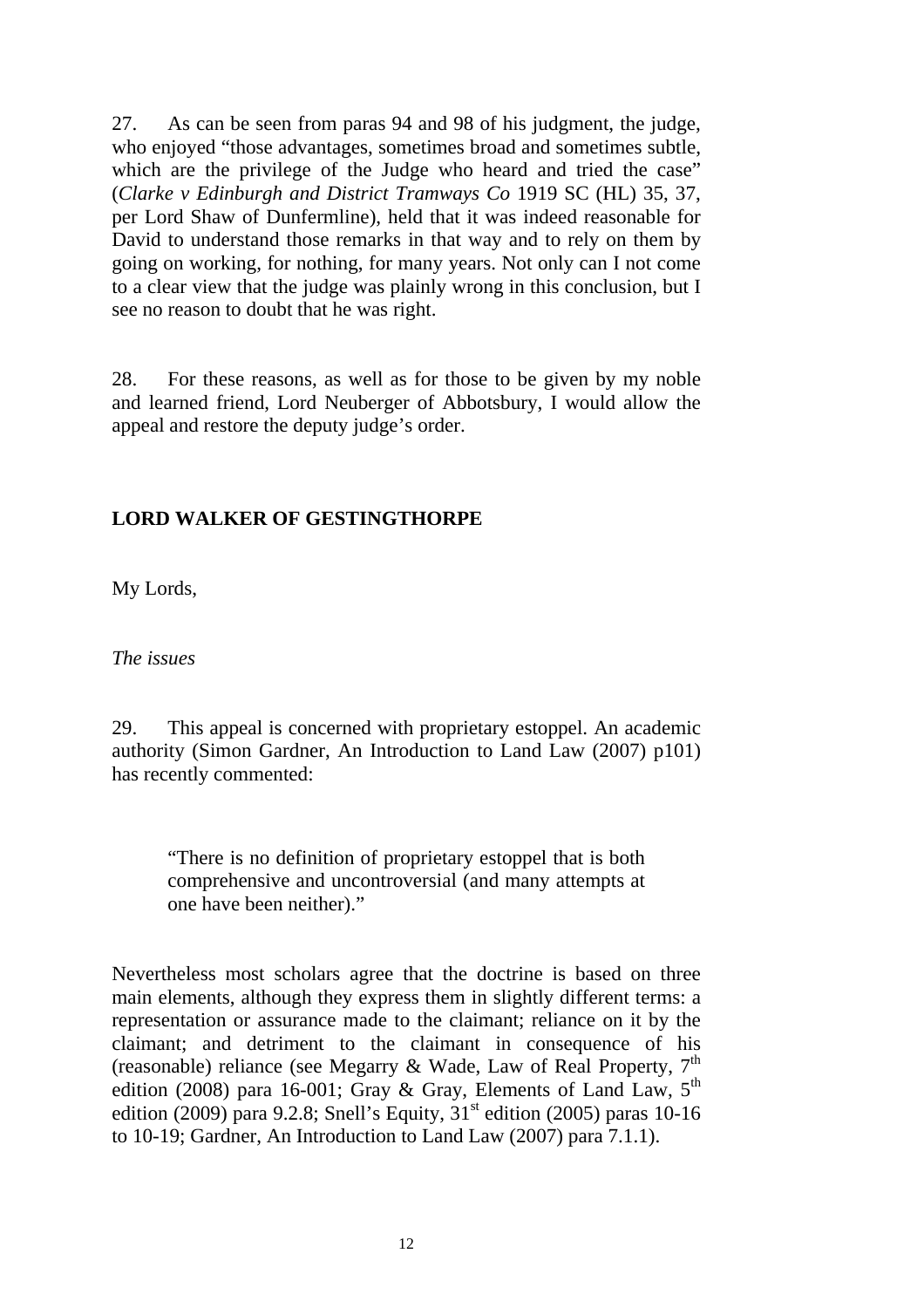30. This appeal raises two issues. The first and main issue concerns the character or quality of the representation or assurance made to the claimant. The other (which could be regarded as a subsidiary part of the main issue, but was argued before your Lordships as a separate point) is whether, if the other elements for proprietary estoppel are established, the claimant must fail if the land to which the assurance relates has been inadequately identified, or has undergone a change (in its situation or extent) during the period between the giving of the assurance and its eventual repudiation.

31. I should say at once that the respondents to the appeal did not contend that this House's decision in *Cobbe v Yeoman's Row Management Ltd* [2008] UKHL 55; [2008] 1 WLR 1752 ("*Cobbe*") has severely curtailed, or even virtually extinguished, the doctrine of proprietary estoppel (a rather apocalyptic view that has been suggested by some commentators: see for instance Ben McFarlane and Professor Andrew Robertson, "Death of Proprietary Estoppel" [2008] LMCLQ 449 and Sir Terence Etherton's extrajudicial observations to the Chancery Bar Association 2009 Conference, paras 27ff.) But *Cobbe* is certainly relevant to the second issue. The respondents' case is that in *Cobbe* this House reaffirmed the need for certainty of interest which has, it is argued, been part of the law since *Ramsden v Dyson* (1866) LR 1 HL 129. The respondents argue that *Re Basham* [1986] 1 WLR 1498 was wrongly decided so far as it extended, not just to the deceased's cottage, but to the whole of his residuary estate.

#### *The facts*

32. The facts were found by the deputy judge, Mr John Randall QC, in a long and carefully-organised reserved judgment. His judgment shows, to my mind, that he took full advantage of seeing and hearing the witnesses who gave evidence before him. He was sensitive to the complexities of human nature as they appeared from the evidence which Mr David Thorner (the claimant and the appellant before your Lordships) gave about himself and about the late Mr Peter Thorner (whose personal representatives are the respondents). He found the claimant to be a "painfully honest" witness. It is noteworthy that in the Court of Appeal, Lloyd LJ (with whom Ward and Rimer LJJ agreed) expressly accepted the deputy judge's findings of fact (para 66):

"The finding as to what was said and done is one of primary fact, which is not open to challenge, nor is it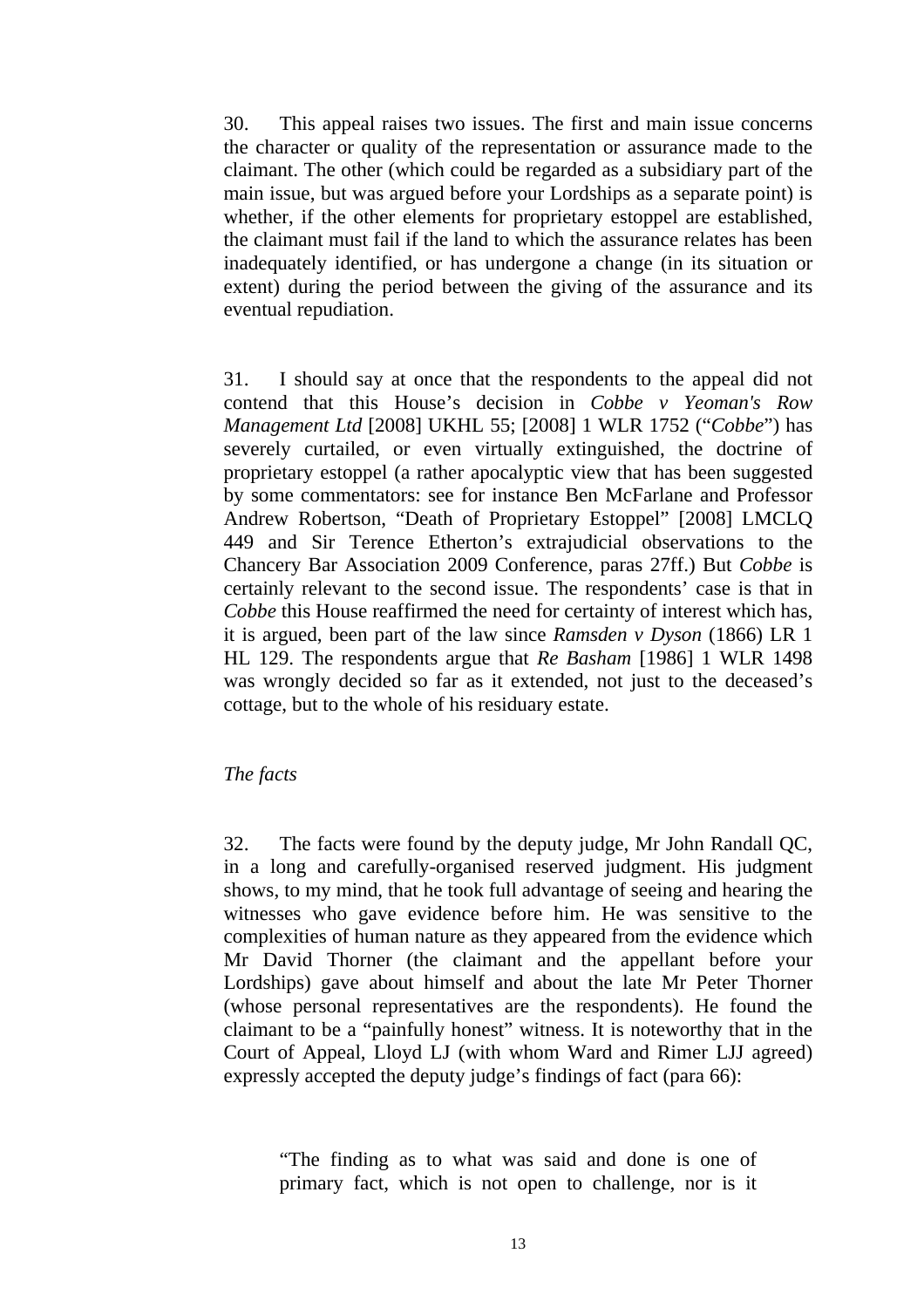sought to be challenged. The finding as to what Peter meant by what he said and did is one of inference, but the judge's ability to draw the inference was based on other evidence, above all as to what Peter was like, which he had and we do not. It is therefore also, in effect, immune from challenge. I proceed on the footing of the judge's finding that Peter did intend to indicate to David that the latter would inherit the farm."

For simplicity (and without intending any disrespect) I shall follow the deputy judge and Lloyd LJ in referring to the claimant, his father (Jimmy), his deceased cousin (Peter) and other members of the family by their first names.

33. The account that follows is a summary, and inevitably one that loses some of the nuances, of the fuller findings made by the deputy judge. It also draws on the agreed statement of facts and issues ("the agreed statement") prepared for your Lordships.

34. The Thorners are a farming family living in Somerset. Jimmy and Peter were first cousins. Peter was born in 1927 and Jimmy was ten years older. David was born in 1949 and so was 22 years younger than Peter. Peter was married twice but had no children. His first wife Sarah, to whom he was devoted, died in 1976 from Crohn's disease. In 1977 Peter married his housekeeper but they separated within two years, and were divorced in 1986.

35. Sarah owned Steart Farm, on the edge of the village of Cheddar in Somerset. She had inherited it from her parents, and on her death Peter inherited it from her. It was then about 350 acres in extent, including some rough grazing on the Mendip Hills. Until 1988 Peter had a dairy herd, beef cattle and sheep. But by then his health was no longer good (he had a recurrent hernia, and also breathing difficulties) and in 1988 he sold the dairy herd and his milk quota. In 1992 (when he was aged 64) he was farming 583 acres, some of it rented by him as tenant. In 1998 he sold the sheep and in the course of the next year he granted some three-year farming business tenancies over most of the land, continuing to farm about 160 acres himself, primarily for beef. The agreed statement records that at Peter's death in 2005 (aged 77) the farm comprised 560 acres, including 120 acres of which Peter was only the tenant. Of this total 400 acres were let out by Peter and 160 acres were in hand.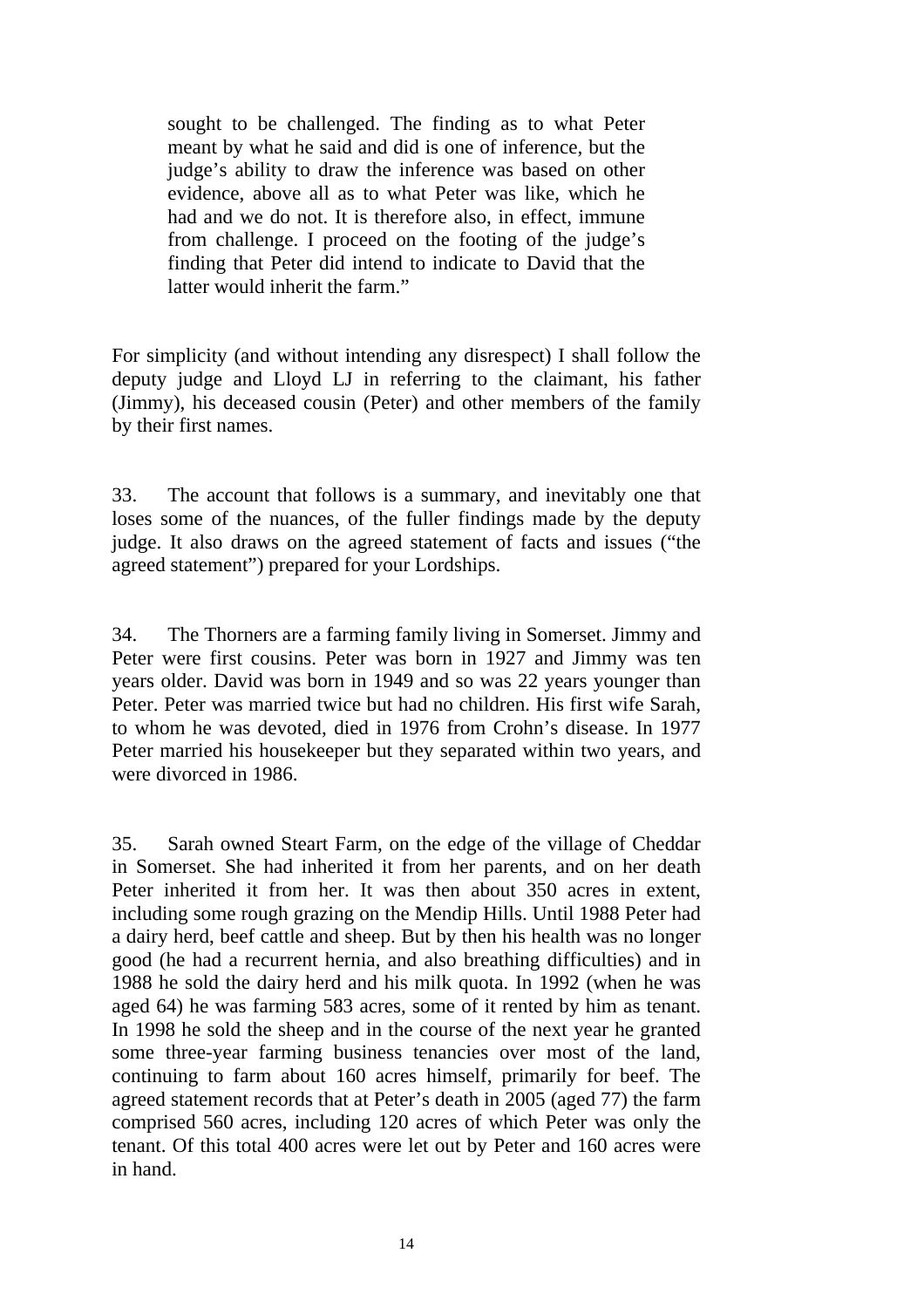36. I now go back in time to 1976. After Sarah's death David, who was then aged 26 and already had eleven years' practical experience of farming, began to help Peter at Steart Farm. He continued to do so, without any remuneration, until Peter's death 29 years later. David was at this time living and working at his father's farm at Coxley, between Wells and Glastonbury. For this he received "pocket money" (latterly, it seems, £30 a week) from his father. David has never married. Apart from farming, horses were his main interest, so far as he had time for any other interests while working on Jimmy's farm (for pocket money) and Peter's farm (for nothing).

37. David worked very hard at Peter's farm. From 1986 (after Jimmy had given up farming) most of David's time was spent helping Peter at his farm, in a variety of tasks from night-time calving to farm paperwork of all sorts. David also provided Peter (who was on his own from about 1979) with companionship and emotional support. Peter particularly needed help with paperwork for reasons that the deputy judge described in a passage (quoted by Lloyd LJ) which is also relevant to the first issue in the appeal:

"31. Peter was described in evidence as 'a man of few words.' There are perhaps two relevant aspects to that. First, Peter was a relatively private man who generally kept his thoughts about his business and financial affairs to himself. Second, he had literacy problems, not finding reading easy, and finding writing particularly difficult. He never took to paperwork, and regarded the increasing amount required as an unwelcome imposition, although that may well have been as much a generational matter as a reflection of his literacy problems. There is however also some evidence that once 'cattle passports', movement records and the like became mandatory, he was concerned that the paperwork from his farm should be right. I detect no necessary inconsistency between these various features of the evidence.

32. There is evidence from a number of witnesses (including David, Richard Adams and Graham Livings) which I accept, that Peter was not given to direct talking. The simplest example (though it went a good deal further than this) is that when Peter said 'What are you doing tomorrow?' he generally meant 'Would you come and help me tomorrow?' Indeed Mr Selby, a long-serving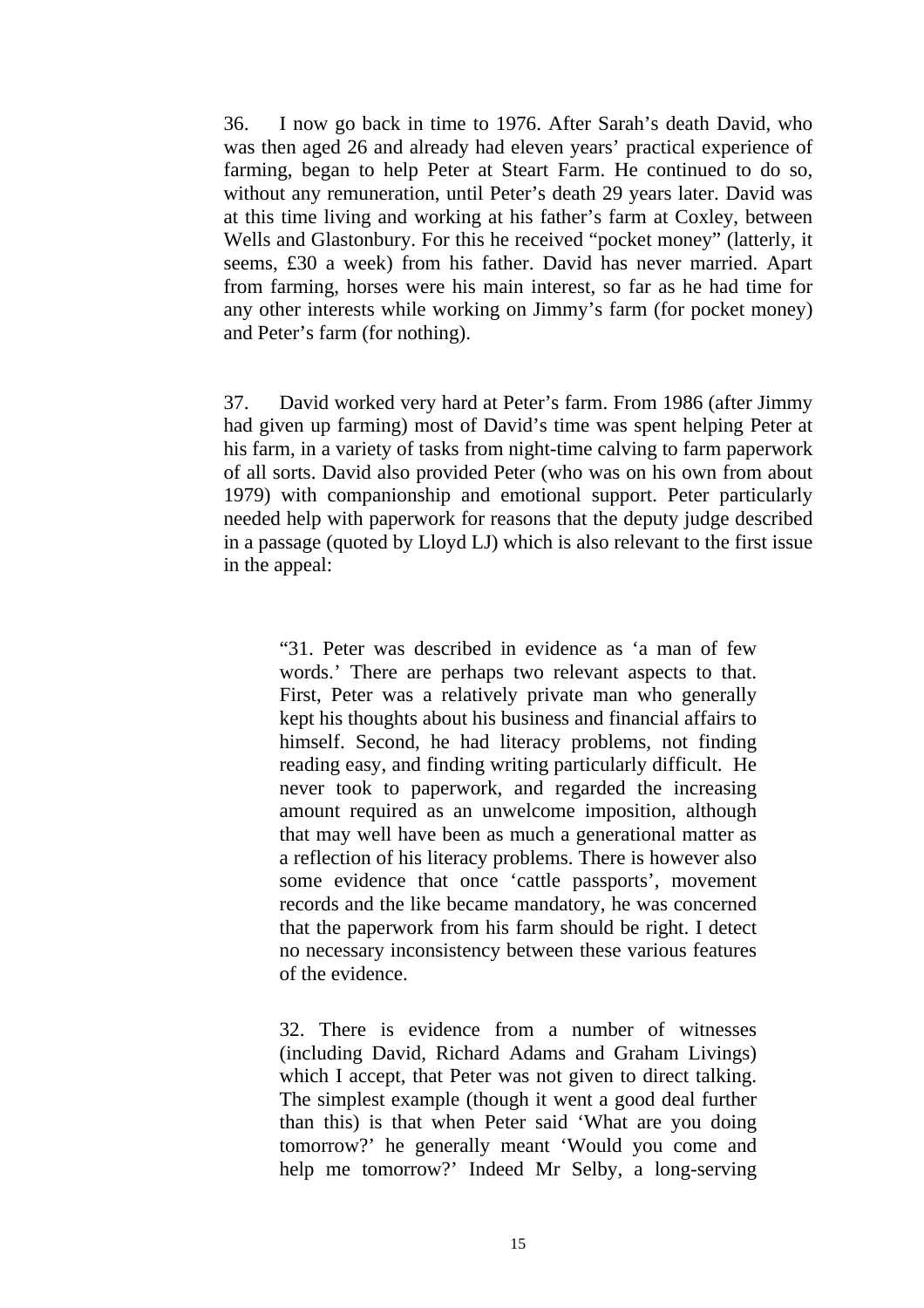police officer in the Avon & Somerset Constabulary, observed that lack of directness in conversation is a common feature he has encountered more generally when speaking to farmers in the area. I will not speculate as to whether it is confined to farmers in this area of Somerset. In assessing whether there is any significance to be attached to the somewhat indirect manner in which a number of Peter's statements now relied [on] by David were expressed or communicated, this is a factor to [be] borne in mind."

38. Resisting the temptation to quote more of the judgment (which has many acute observations on the evidence) I set out the balder terms of para 11 of the agreed statement:

"By 1985 David was working 18 hours a day, seven days a week, on his father's farm and Steart Farm, with Steart Farm taking up more than half his time. David lived with his parents, received pocket money from them and received no payment whatever from Peter. But Peter considered himself entitled to David's help and expected David to do whatever he asked. David was at Peter's beck and call."

39. In 1986 Jimmy gave up farming and David moved with his parents to Barton House, a house with four acres of land. It was closer (about ten minutes' drive) to Peter's farm. For a short time David kept some horses and calves there but in 1987 he allowed his brother Kevin (who had a young family) to take over the use of this land. David told Kevin that he was becoming more and more involved at Steart Farm, where he believed his future lay.

40. So I come to the deputy judge's findings which are directly relevant to the first issue. Paragraphs 12 and 13 of the agreed statement are in the following terms:

"During the 1980's David came to hope that he might inherit Steart Farm. That hope became an expectation in 1990 when Peter gave him the 1989 Prudential Bonus Notice on two assurance policies on his own life and said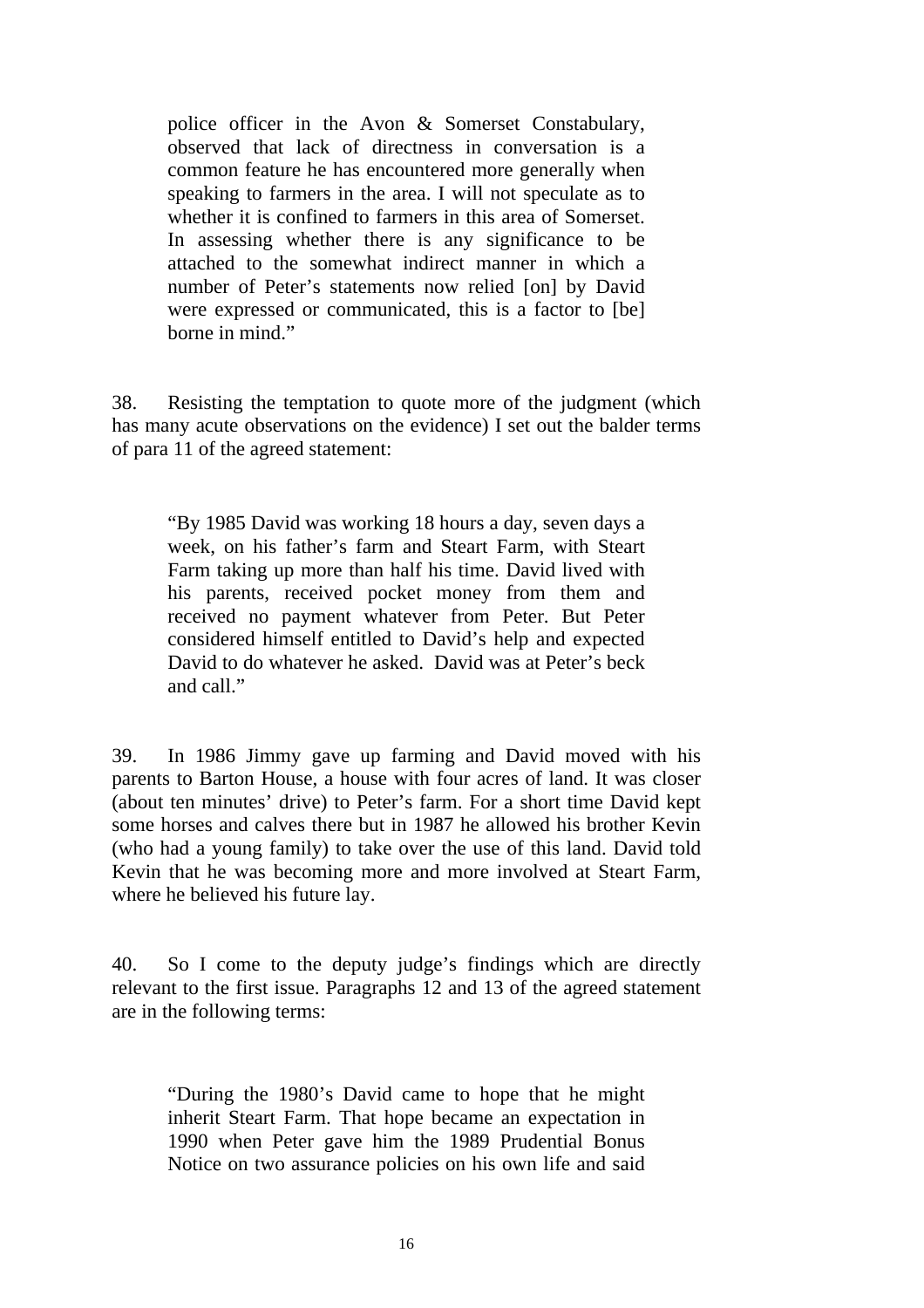'That's for my death duties'. By so doing Peter intended to indicate to David that he would be Peter's successor to Steart Farm upon his death and that David's understanding to that effect was correct. This remark and conduct on Peter's part strongly encouraged David or was a powerful factor causing him to decide to remain with his parents in Somerset (even though they had given up their own farm) and continue his very considerable unpaid help to Peter at Steart Farm, rather than move away to pursue one of the other opportunities which were then available to him, and which he had been considering. There was no evidence that Peter knew of those opportunities.

Over the following years Peter made other remarks to David which were based on the unspoken mutual understanding and which encouraged the expectation which David had formed that he would be Peter's successor to Steart Farm upon his death and encouraged David to continue with his very considerable unpaid help to Peter there; and *those remarks were reasonably understood and relied upon by David in that way.*"

The words in italics are qualified by a footnote to the effect that the respondents' counsel (but not the appellant's counsel) regard them as an inference which an appellate court can re-open.

41. In amplification of this I should, I think, set out some of the deputy judge's crucial findings in his own words. These passages were quoted by Lloyd LJ also. The first covers the position down to 1990:

"86. During the 1980's David came to hope that he might inherit Steart Farm. As he put it in evidence, from 1985 Peter 'made various noises that made me think that I might well inherit, but nothing very definite.' Significantly, the evidence of Richard Adams, who saw quite a lot of Peter in the first half of the 1980's, is that 'By the mid-80's I had no doubt that Peter intended David to have the farm. I cannot point to any specific statements from that period, it was more a question of the nature of their relationship'."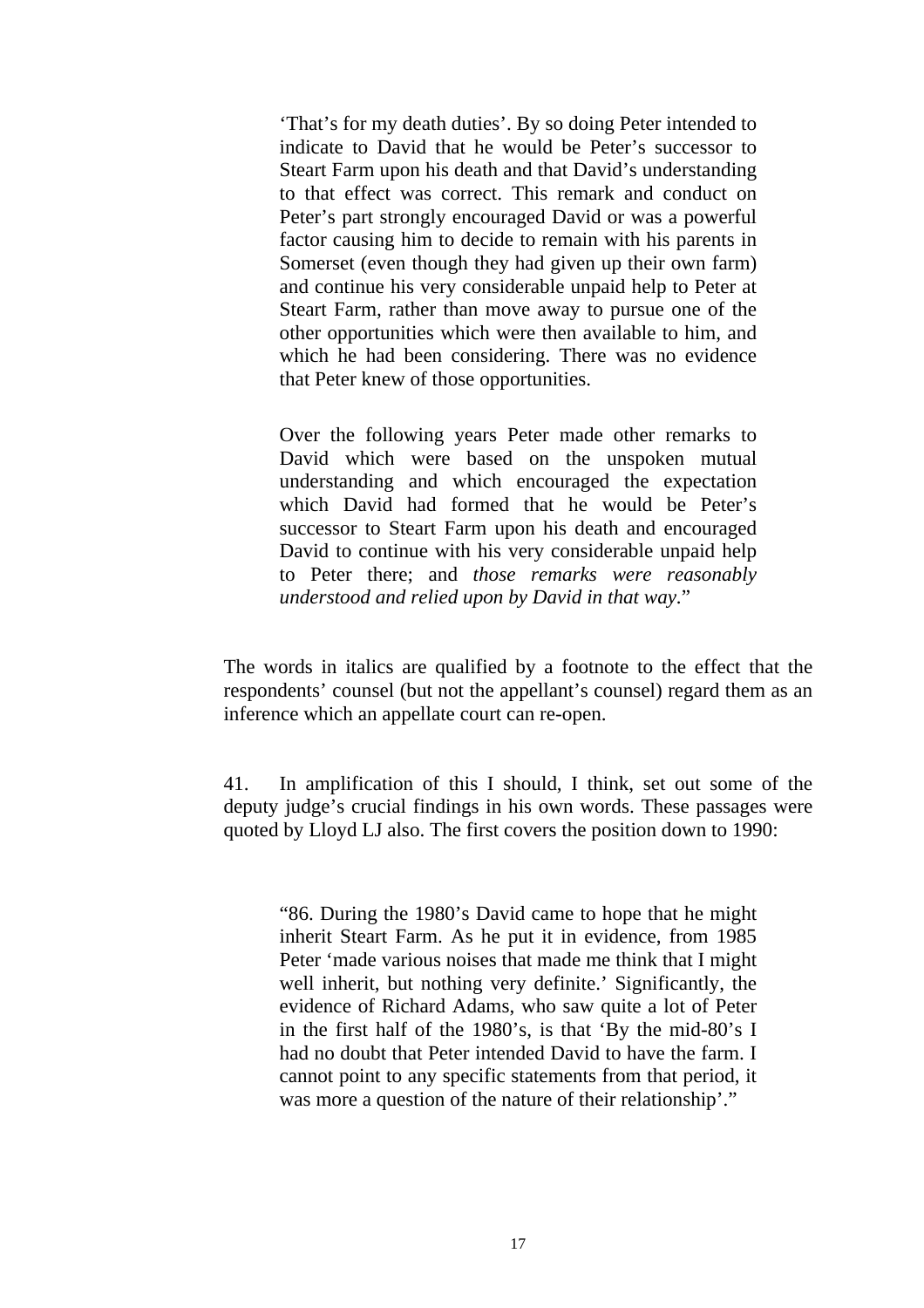42. This is what the deputy judge said about the Prudential bonus notice:

"94. One day in 1990, when Peter was still only in his early 60's, he handed David a Prudential Bonus Notice, relating to two policies on Peter's life which appear then to have had a value of about £20,000 between them, and said 'That's for my death duties'. David duly retained the document, the original of which was disclosed to the defendants' former solicitors, and (after it was eventually retrieved from a file, during the course of the trial) a copy of which is now exhibited. One can only speculate as to whether the timing was coincidental, or whether Peter had heard from a mutual contact that David was considering other career avenues at about that time, and felt that he should say something to encourage David to continue helping him at Steart Farm (David makes an observation to similar effect in his witness statement). This simple action and short accompanying comment by Peter marked something of a watershed, in that it was the first direct reference made by Peter to David with regard to matters concerning his estate and passing and marked the point at which David's hope of inheriting (born of the various hints referred to in para 86 above) became an expectation. Given the clear picture which has emerged from the evidence of Peter as a man of few words, who generally maintained his privacy about his personal financial affairs (even David only learnt after his death of the extent of his monetary resources), and who hardly ever spoke in direct terms, I am satisfied that in making such a remark, and handing such a document to David to keep, Peter was intending to indicate to David that he would be Peter's successor to Steart Farm, upon his death, and that David's understanding to that effect was correct. I find that this remark and conduct on Peter's part strongly encouraged David, or was a powerful factor in causing David, to decide to stay at Barton House and continue his very considerable unpaid help to Peter at Steart Farm, rather than to move away to pursue one of the other opportunities which were then available to him, and which he had been mulling over."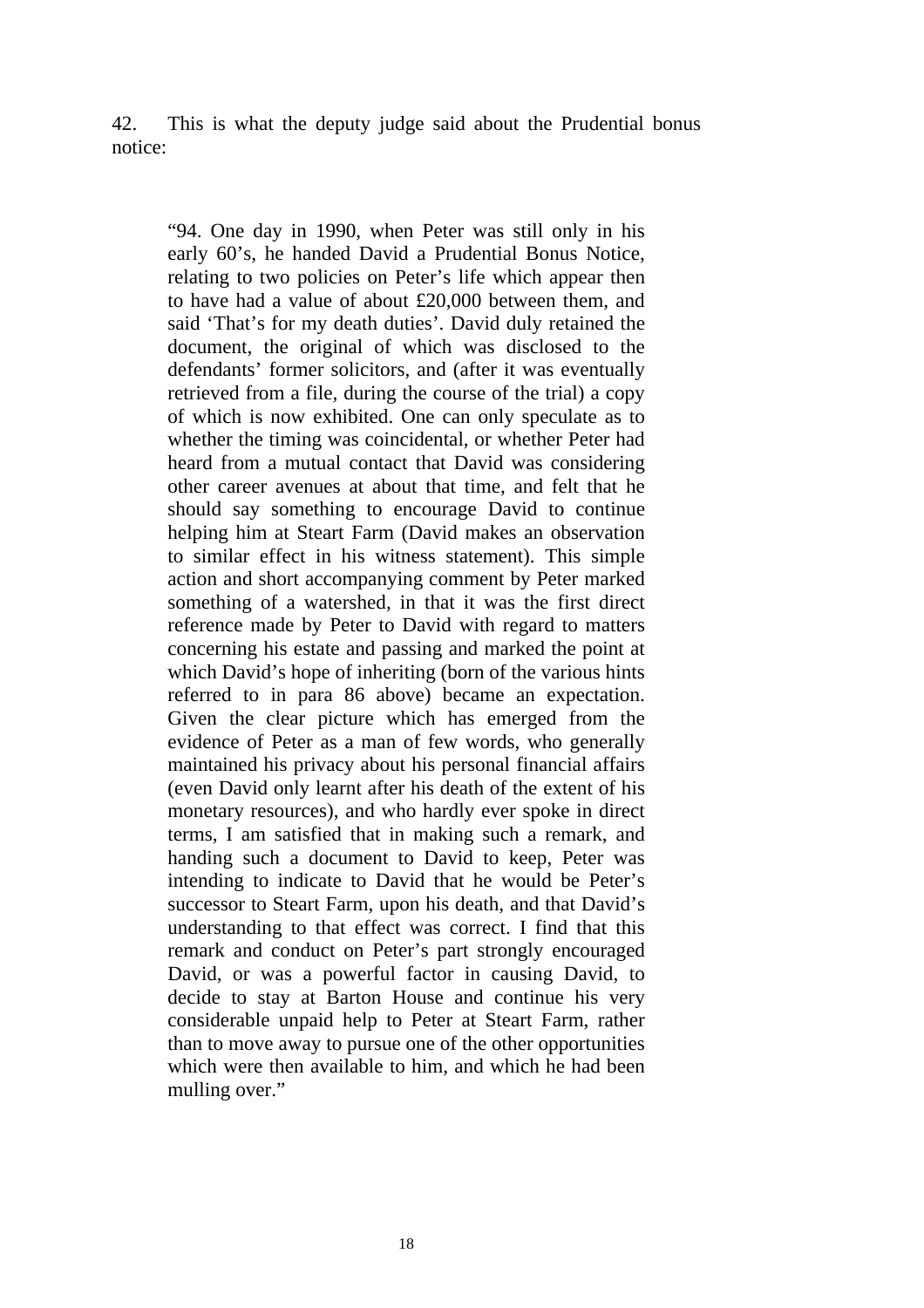43. David's mother Dorothy died in 1992. Her death was a heavy blow to Jimmy, and David did his best to support his father. In relation to this period (about the mid-90's) the deputy judge found:

"98. From time to time, Peter made remarks to David in conversation which, though not saying so directly, carried with them the implication that David was to have [a] continuing long-term involvement with Steart Farm. Peter would point out to him little things about the farm which would only be of relevance to someone with such an involvement (as they were of no immediate relevance at the time they were made), and which it was only necessary to communicate to someone who would be there after Peter had gone, and the undocumented knowledge in his head was no longer available. The underlying context of such remarks was of course the remark made in 1990 coupled with the handing over of the bonus notice, which I have already dealt with, and David's continuing heavy commitment to wholly unremunerated work on Steart Farm. Understandably, the evidence does not date these remarks with any precision. One such remark was when Peter made a point of drawing to David's attention a cattle trough which, he explained to him, never froze up in winter. I find that this and other such remarks encouraged the expectation which David had formed (in the circumstances I have already explained) that he would be Peter's successor to Steart Farm, upon his death, and encouraged David to continue with his very considerable unpaid help to Peter there. I am also satisfied that it was reasonable for David to understand them and rely on them in that way. That being the case, it is unnecessary for me to undertake the somewhat artificial exercise of attempting to make a specific finding, in respect of each of Peter's more indirect remarks, as to whether Peter positively intended each such remark to convey to David the meaning, and bring about the reliance, which it did."

44. In 1997 Peter made a will, drafted for him by his solicitors. He left pecuniary legacies totalling £225,000, and the whole of his residuary estate to David. David knew nothing about this, although he was named as sole executor. But a year later Peter fell out with one of the pecuniary legatees and (apparently for that reason) telephoned his solicitor saying that he wanted to cancel his will. He said he would arrange to make another will. His solicitor correctly advised him by letter that if he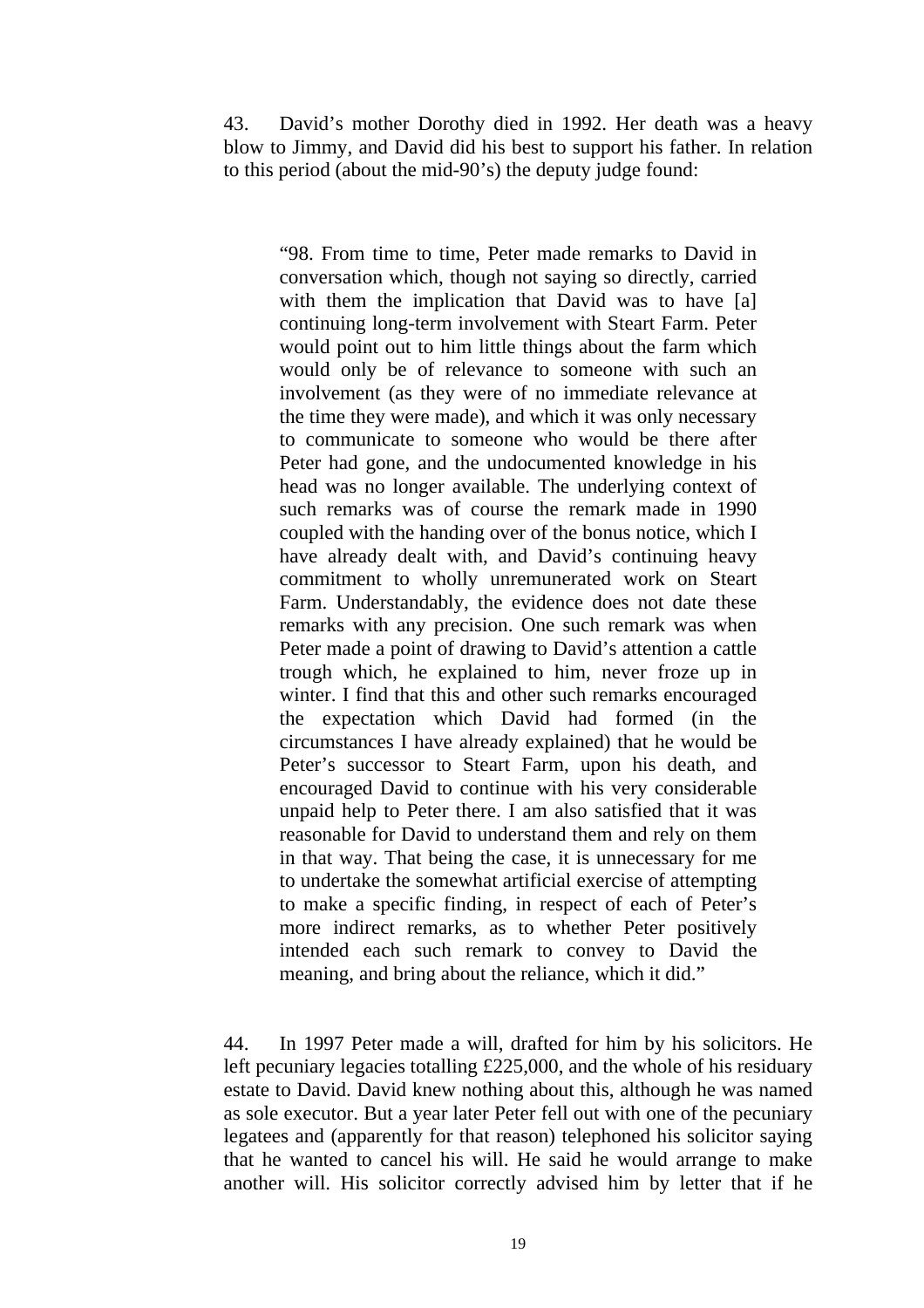wished to revoke the will by destruction he would have to do it himself, that the consequence would be an intestacy, and that he should consider making a new will as soon as possible. With his letter the solicitor sent Peter the 1997 will. It has never been found, and the deputy judge inferred that Peter did destroy it. He never made a new will, and died intestate, on 13 November 2005, a week after Jimmy's death. It was David who found him dead at Steart Farm.

45. Towards the end of his life Peter made further remarks to David similar to those recorded in para 98 of the judgment. The deputy judge was satisfied (para 111) that all these remarks further encouraged David to continue to give unpaid help to Peter, and that it was reasonable for David to understand them and rely on them in that way. I need not set out the details of this evidence.

## *The proceedings below*

46. At trial all the elements of proprietary estoppel, as pleaded by David, were in issue: assurances, reliance and detriment. I have already set out the deputy judge's findings as to the oblique assurances that Peter made to David.

47. As to detrimental reliance, the deputy judge remarked (para 129):

"Though hope only became expectation in 1990, it is at least relevant background that by then David had already put in a huge amount of unpaid work at Steart Farm, over the preceding fourteen or so years."

He concluded (para 131):

"With regard to all that David did at Steart Farm, and in looking after Peter, for the further fifteen or so years up to his death, there is again no need for me here to repeat the various relevant findings I have already made earlier in my judgment. David's contribution was not only unremunerated, but also far in excess of that made by any of the others who helped at Steart Farm, whose roles I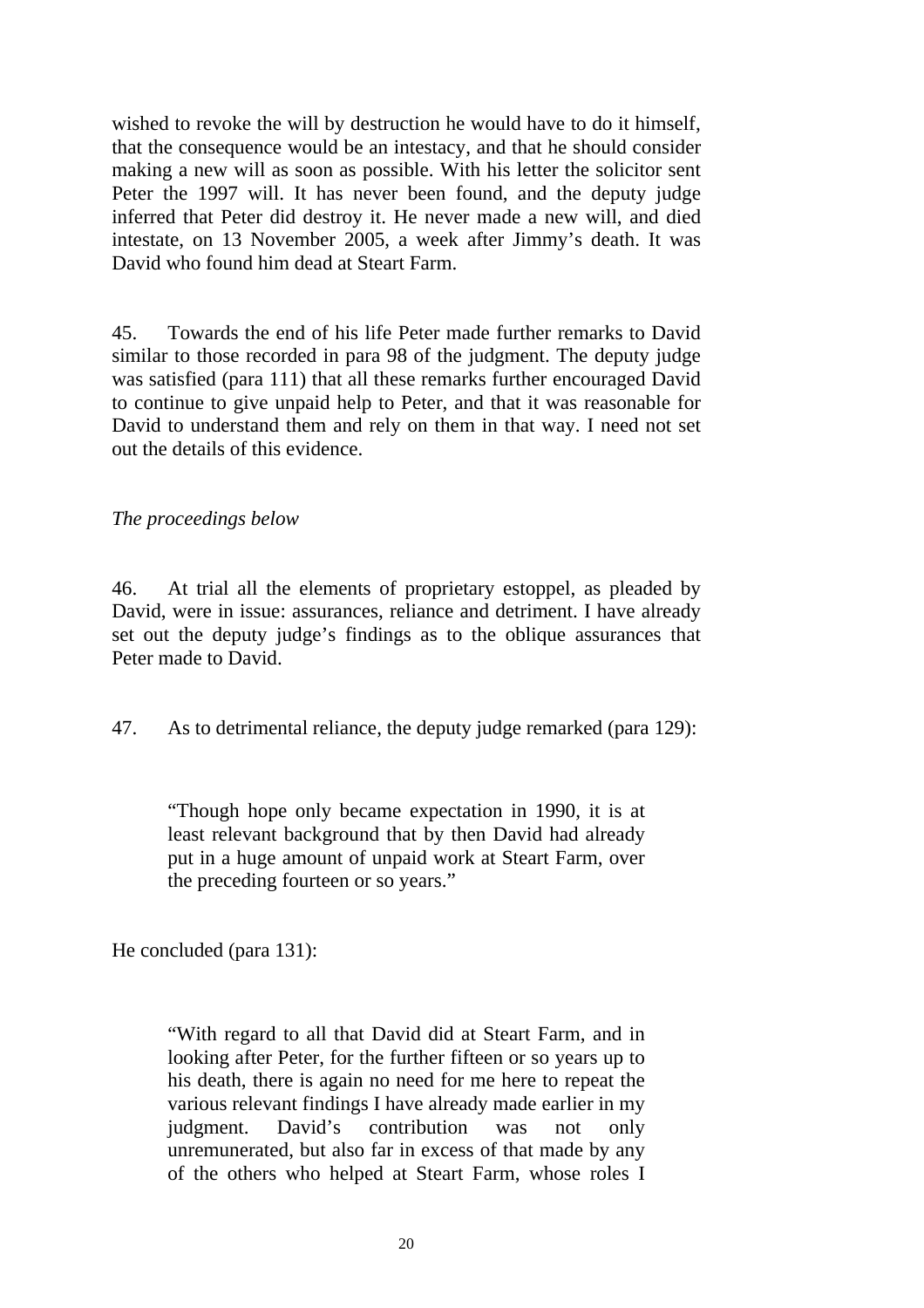have reviewed in paras 74-80 above. He was encouraged to continue with his considerable and unremunerated commitment to this work by what was said and done by Peter on the various occasions I have already identified. There is a clear and sufficient link between that encouragement from Peter and what David did for him and on his farm."

He went on (in para 132, which contained a review of the expert evidence on farm finance and management) to reject the submission that David had actually done less than he was asserting at trial. Detrimental reliance is no longer at issue in the appeal.

48. The deputy judge's order was that David should receive the land, buildings, live and dead stock and other assets of Peter's farming business, including about £24,000 in the farm's current account, but should indemnify Peter's personal representatives in respect of inheritance tax payable on Steart Farm (parts of which had development value exceeding the agricultural value). The order also directed an account of income to be taken.

49. The personal representatives appealed with permission granted by Mummery LJ. There were four grounds of appeal, the first three all reflecting different lines of attack on the issue of assurances: that there was no clear promise; that the bonus certificate incident was insufficient; and that the judge placed undue weight on David's expectation and the detriment suffered by him; the fourth ground attacked the quantum of relief as exceeding the minimum necessary to satisfy the equity.

50. So in the Court of Appeal the argument centred on whether the oblique assurances given by Peter to David, in 1990 and on numerous subsequent occasions, were sufficient to found a proprietary estoppel. In his discussion of the authorities Lloyd LJ referred to *J T Development Ltd v Quinn* [1991] 2 EGLR 257, 261 (Ralph Gibson LJ) and *Uglow v Uglow* [2004] WTLR 1183, para 9 (Mummery LJ) as supporting the application to proprietary estoppel of the observations (in relation to estoppel by representation generally) of Lord Denning MR in *Sidney Bolsom Investment Trust Ltd v E Karmios & Co (London) Ltd* [1956] 1 QB 529, 540-541 (a case about statutory notices relating to business tenancies):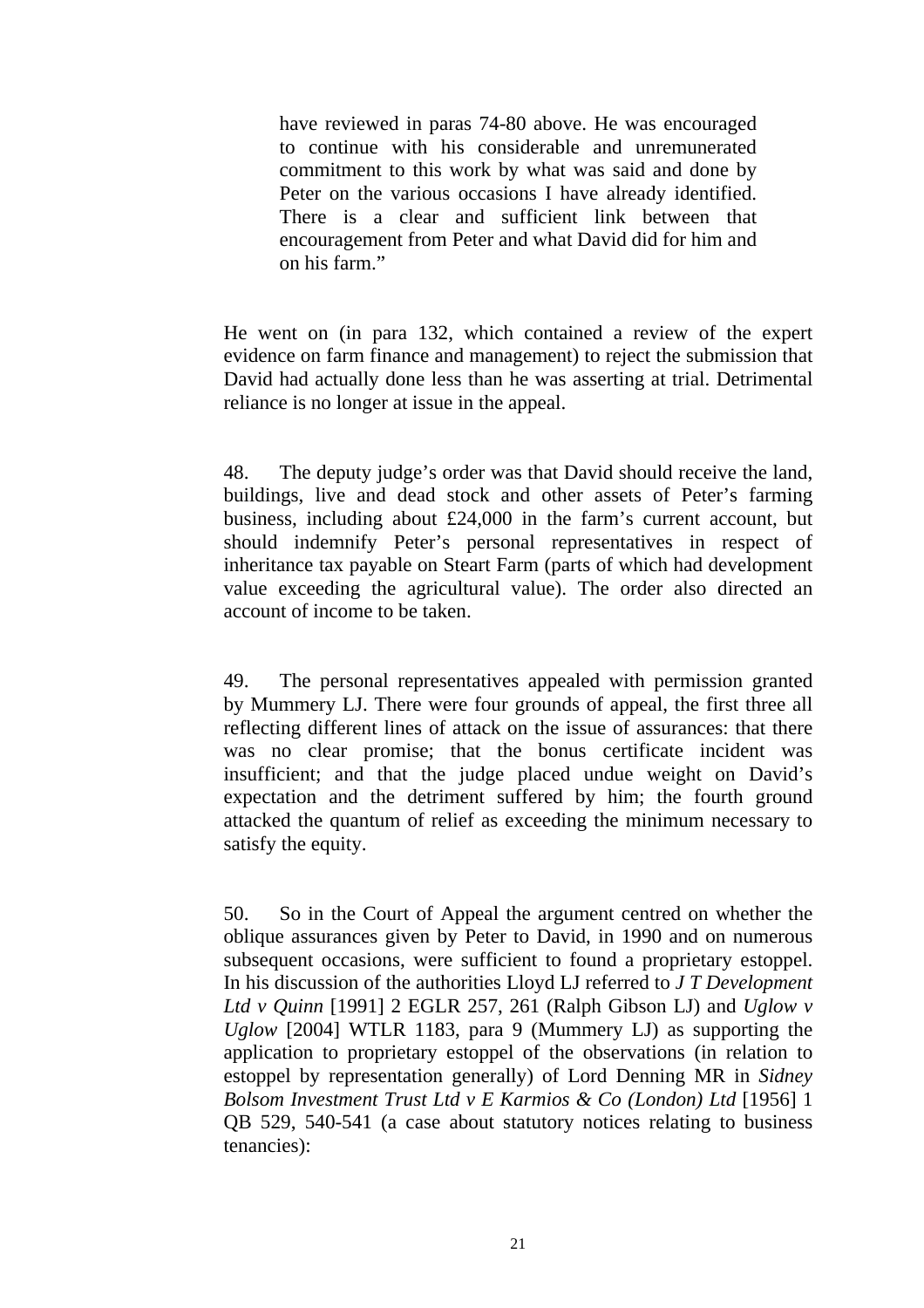"But in order to work as an estoppel, the representation must be clear and unequivocal, it must be intended to be acted on, and in fact acted on. And when I say it must be 'intended to be acted upon,' I would add that a man must be taken to intend what a reasonable person would understand him to intend. In short, the representation must be made in such circumstances as to convey an invitation to act on it."

51. It was ultimately on this ground, as I read Lloyd LJ's judgment, that he decided (with the concurrence of Ward and Rimer LJJ) that the appeal must be allowed. The crux of his decision seems to be in para 72:

"In the present case, the judge did not in terms consider whether the implicit statement which he found to have been made in 1990, to the effect that Peter intended David to succeed to the farm on his death, was intended to be relied on. Since he was unable to find that the implicit statement was made for the purpose of persuading David not to pursue some other opportunity, it seems to me that there was no material on the basis of which the judge could have found, if he had asked the question, that the implicit statement was intended to be relied on or, in other words, was intended as a promise rather than, at most, a statement of present intention, which might well be maintained in fact (as it was, although not in the event carried through), but as to which there was no commitment."

This reasoning was reiterated, with a warning that diluting the ingredients of proprietary estoppel would be a dangerous precedent, at the very end of the judgment (para 75).

## *The main issue before the House*

*52.* In this House Mr McDonnell QC based David's appeal primarily on the deputy judge's findings as to the adequacy of the assurances given to David. He submitted that the Court of Appeal erred (in the passage set out in the last paragraph) because the "clear and unequivocal" test did not apply in proprietary estoppel; and that in any case the test was, if necessary, satisfied. He relied on the decision of the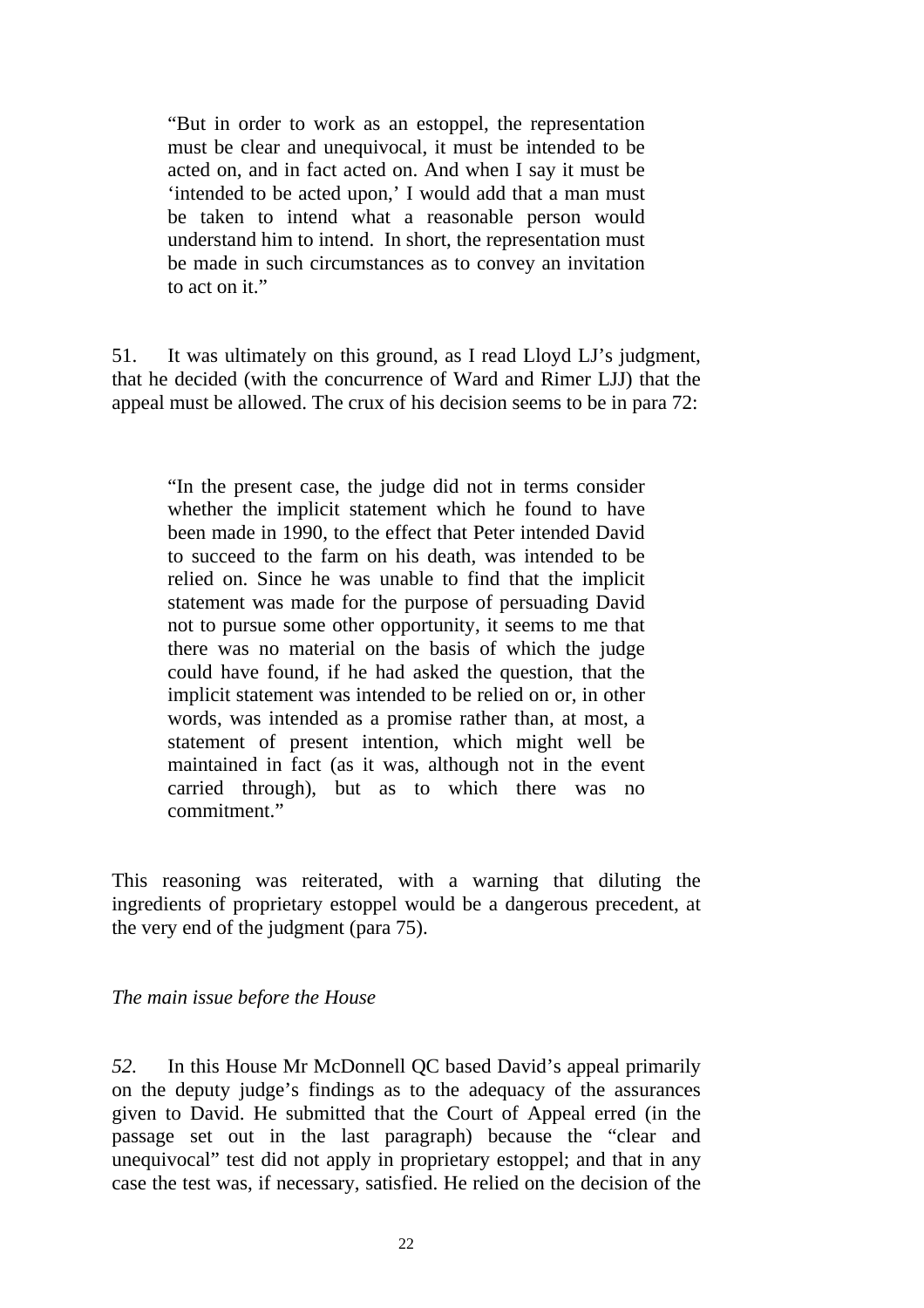Court of Appeal in *Walton v Walton* (14 April 1994, unreported) as a more helpful practical statement of the test in a case of this sort.

53. Mr Simmonds QC submitted (on the main point) that the correct construction of the words used by Peter was a question of law, not fact. While recognising that little is gained by comparing the facts of one case with another, he observed that the facts of the present case are very different from those in *Walton v Walton* or *Gillett v Holt* [2001] 1 Ch 210. Mr Simmonds emphasised that David (whom he described as a thoroughly decent man) had never pressed Peter for any explicit promise as to his (David's) expectation. It was not reasonable he said, for David to understand Peter's comments as he did, or to rely on his understanding of them. Mr Simmonds had other submissions, as to the identity of the promised subject-matter, that I will come to later.

54. There is some authority for the view that the "clear and unequivocal" test does not apply to proprietary estoppel. That view was expressed by Slade LJ in *Jones v Watkins* (26 November 1987, unreported). The same view has been expressed in at least the past three editions of Treitel, Law of Contract. The current  $(12<sup>th</sup>)$  edition (2007) by Mr Edwin Peel, in a passage comparing promissory and proprietary estoppel, states (para 3-144):

"Promissory estoppel arises only out of a representation or promise that is 'clear' or 'precise and unambiguous'. Proprietary estoppel, on the other hand, can arise where there is no actual promise: eg where one party makes improvements to another's land under a mistake and the other either knows of the mistake or seeks to take unconscionable advantage of it."

55. The present appeal is not of course a case of acquiescence (or standing-by). David does not assert that he can rely on money which he has spent on the farm, or improvements which he has made to it. His case is based on Peter's assurances to him. But if all proprietary estoppel cases (including cases of acquiescence or standing-by) are to be analysed in terms of assurance, reliance and detriment, then the landowner's conduct in standing by in silence serves as the element of assurance. As Lord Eldon LC said over 200 years ago in *Dann v Spurrier* (1802) 7 Ves 231, 235-236: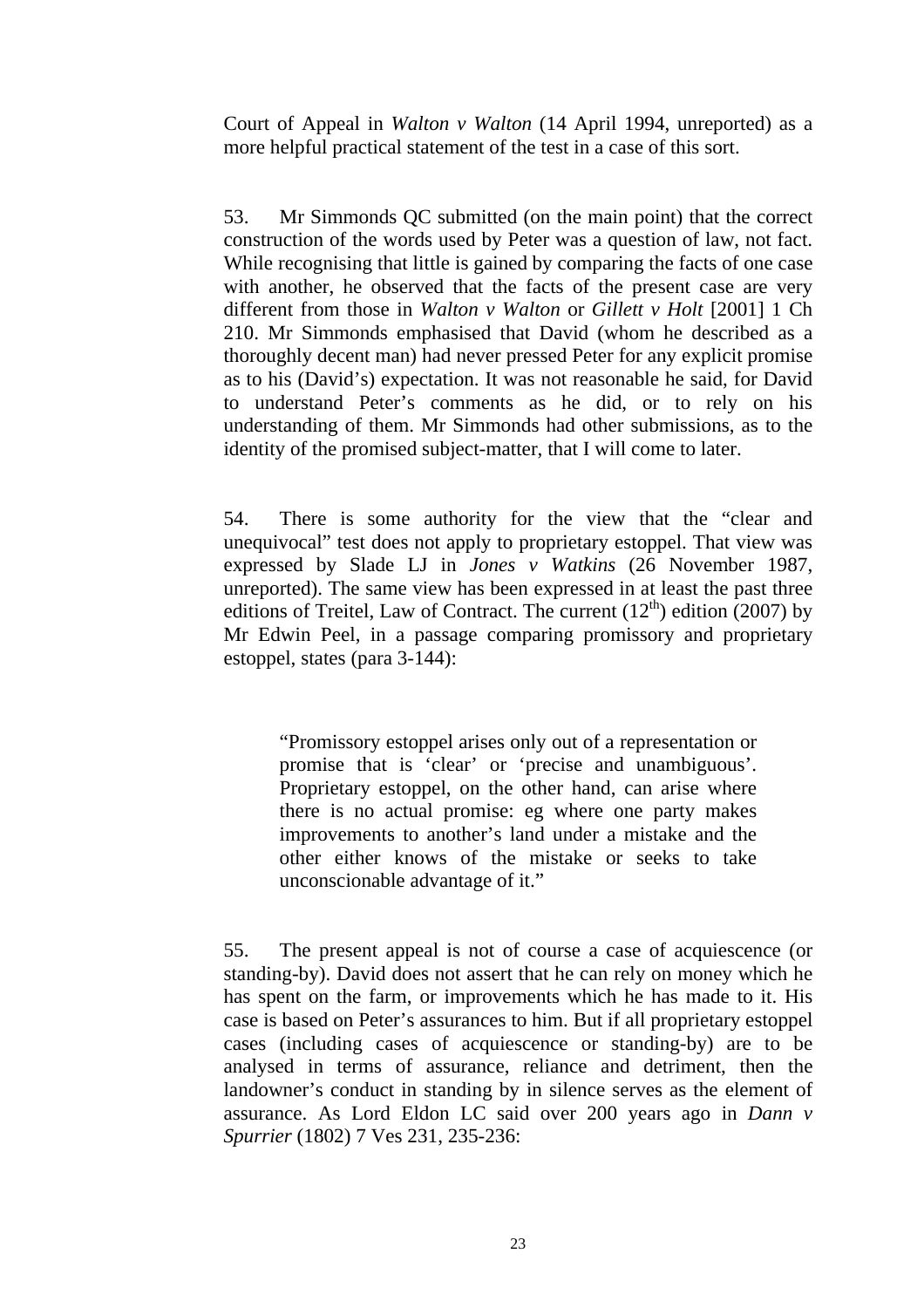"this Court will not permit a man knowingly, though but passively, to encourage another to lay out money under an erroneous opinion of title; and the circumstance of looking on is in many cases as strong as using terms of encouragement."

56. I would prefer to say (while conscious that it is a thoroughly question-begging formulation) that to establish a proprietary estoppel the relevant assurance must be clear enough. What amounts to sufficient clarity, in a case of this sort, is hugely dependent on context. I respectfully concur in the way Hoffmann LJ put it in *Walton v Walton* (in which the mother's "stock phrase" to her son, who had worked for low wages on her farm since he left school at fifteen, was "You can't have more money and a farm one day"). Hoffmann LJ stated at para 16:

"The promise must be unambiguous and must appear to have been intended to be taken seriously. Taken in its context, it must have been a promise which one might reasonably expect to be relied upon by the person to whom it was made."

57. Hoffmann LJ enlarged on this, at paras 19 to 21:

"But in many cases of promises made in a family or social context, there is no intention to create an immediately binding contract. There are several reasons why the law is reluctant to assume that there was. One which is relevant in this case is that such promises are often subject to unspoken and ill-defined qualifications. Take for example the promise in this case. When it was first made, Mrs Walton did not know what the future might hold. Anything might happen which could make it quite inappropriate for the farm to go to the plaintiff.

But a contract, subject to the narrow doctrine of frustration, must be performed come what may. This is why Mr Jackson, who appeared for the plaintiff, has always accepted that Mrs Walton's promise could not have been intended to become a contract.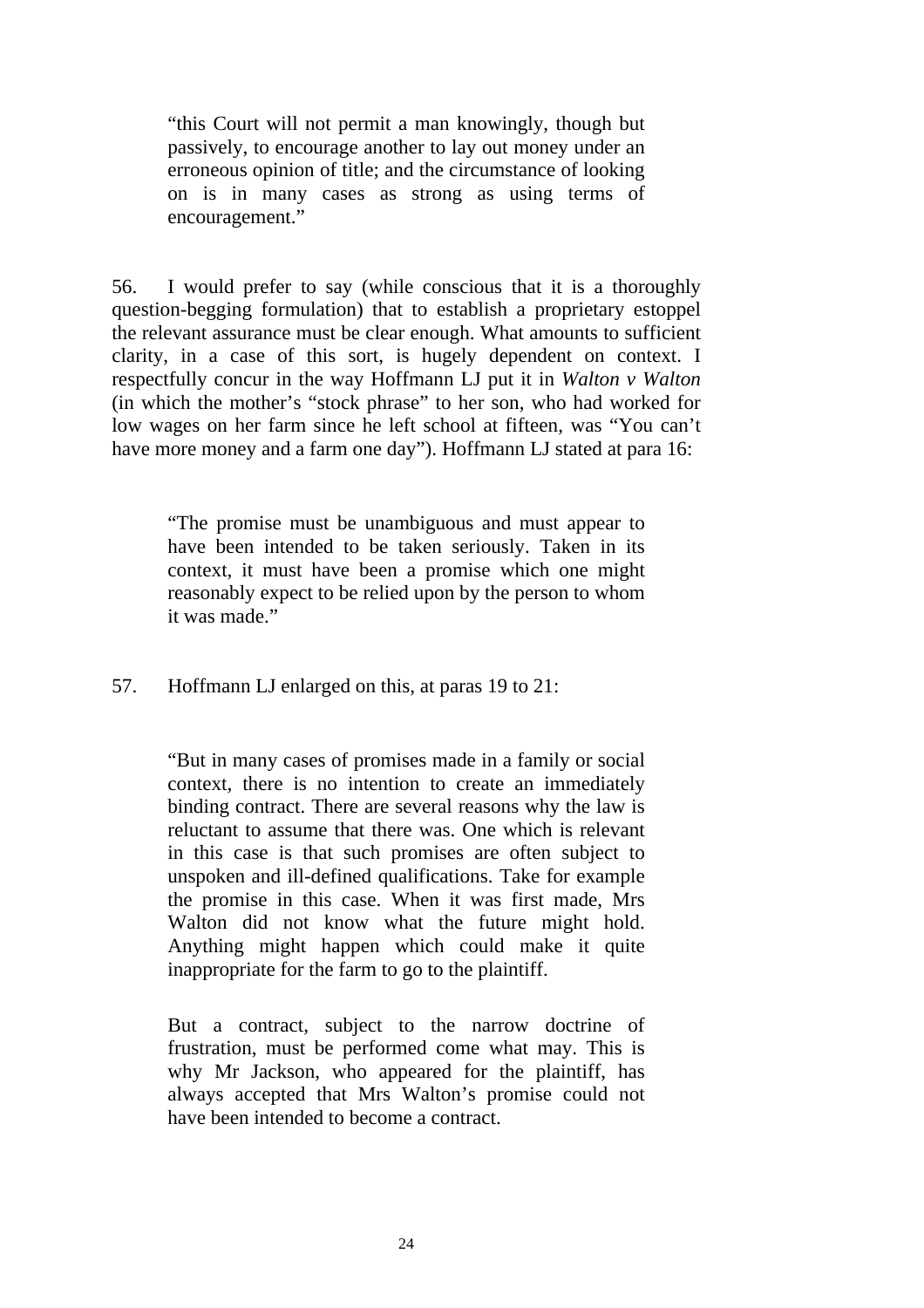But none of this reasoning applies to equitable estoppel, because it does not look forward into the future and guess what might happen. It looks backwards from the moment when the promise falls due to be performed and asks whether, in the circumstances which have actually happened, it would be unconscionable for the promise not to be kept."

58. Mr Simmonds submitted that the meaning of spoken words is, not less than the meaning of written words, a question of law. Attractively though he put this submission, I have to say that in the circumstances of this case I feel a degree of unreality about the distinction. The rule about construction of documents being a question of law was established for pragmatic reasons (see *Carmichael v National Power Plc* [1999] 1 WLR 2042, 2048-2049). The commercial, social or family background against which a document or spoken words have to be interpreted depends on findings of fact. When a judge, sitting alone, hears a case of this sort, his conclusion as to the meaning of spoken words will be inextricably entangled with his factual findings about the surrounding circumstances (and the same would have been true if Peter had written a note, "This is for my death duties").

59. In this case the context, or surrounding circumstances, must be regarded as quite unusual. The deputy judge heard a lot of evidence about two countrymen leading lives that it may be difficult for many city-dwellers to imagine—taciturn and undemonstrative men committed to a life of hard and unrelenting physical work, by day and sometimes by night, largely unrelieved by recreation or female company. The deputy judge seems to have listened carefully to this evidence and to have been sensitive to the unusual circumstances of the case.

60. I respectfully consider that the Court of Appeal did not give sufficient weight to the advantage that the trial judge had in seeing and hearing the witnesses. They concentrated too much, I think, on the 1990 incident of the bonus notice. That was certainly an important part of the narrative. For David it marked the transition from hope to expectation. But it did not stand alone. The evidence showed a continuing pattern of conduct by Peter for the remaining 15 years of his life and it would not be helpful to try to break down that pattern into discrete elements (and then treat each as being, on its own, insignificant). To my mind the deputy judge did find, in paras. 94 and 98 of his judgment, that Peter's assurances, objectively assessed, were intended to be taken seriously and to be relied on. In the end it is a short point; I do not think that there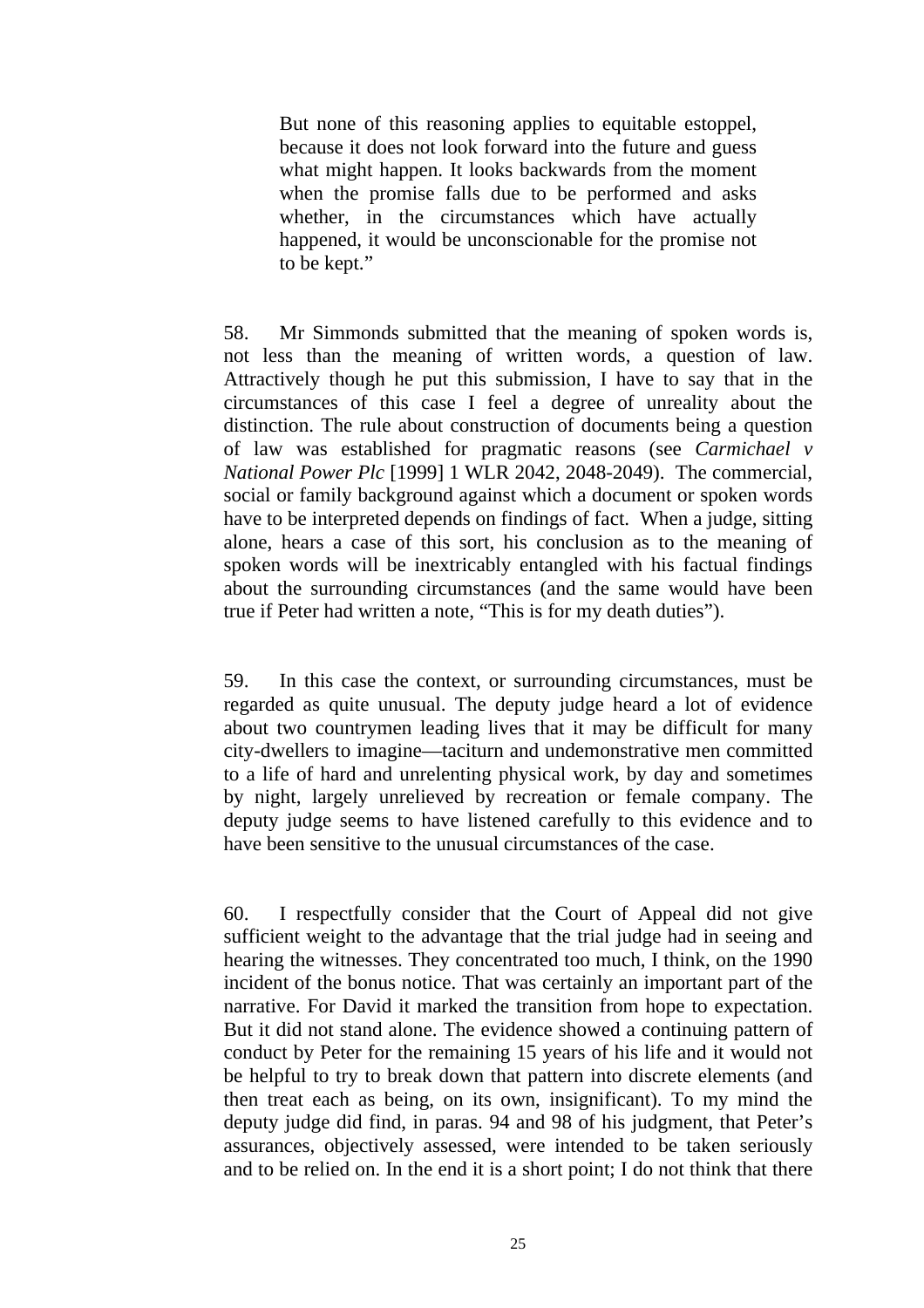was sufficient reason for the Court of Appeal to reverse the trial judge's careful findings and conclusion. I do not share the Court of Appeal's apparent apprehension that floodgates might be opened, because cases like this are fairly rare, and trial judges realise the need to subject the evidence (whether as to assurances, as to reliance or as to detriment) to careful, and sometimes sceptical, scrutiny (*Jones v Watkins* is a good example of an exaggerated claim that was rightly dismissed by the Court of Appeal on the ground of no sufficient detriment).

#### *The identity of the farm*

61. In my opinion it is a necessary element of proprietary estoppel that the assurances given to the claimant (expressly or impliedly, or, in standing-by cases, tacitly) should relate to identified property owned (or, perhaps, about to be owned) by the defendant. That is one of the main distinguishing features between the two varieties of equitable estoppel, that is promissory estoppel and proprietary estoppel. The former must be based on an existing legal *relationship* (usually a contract, but not necessarily a contract relating to land). The latter need not be based on an existing legal relationship, but it must relate to *identified property* (usually land) owned (or, perhaps, about to be owned) by the defendant. It is the relation to identified land of the defendant that has enabled proprietary estoppel to develop as a sword, and not merely a shield: see Lord Denning MR in *Crabb v Arun DC* [1976] Ch 179, 187.

62. In this case the deputy judge made a clear finding of an assurance by Peter that David would become entitled to Steart Farm. The first, "watershed" assurance was made in 1990 at about the time that Peter made an advantageous sale of one field for development purposes, and used part (but not the whole) of the proceeds to buy more agricultural land, so increasing the farm to the maximum at about 582 acres (some merely tenanted by Peter) which Peter farmed in 1992. Both Peter and David knew that the extent of the farm was liable to fluctuate (as development opportunities arose, and tenancies came and went). There is no reason to doubt that their common understanding was that Peter's assurance related to whatever the farm consisted of at Peter's death (as it would have done, barring any restrictive language, under section 24 of the Wills Act 1837, had Peter made a specific devise of Steart Farm). This fits in with the retrospective aspect of proprietary estoppel noted in *Walton v Walton*.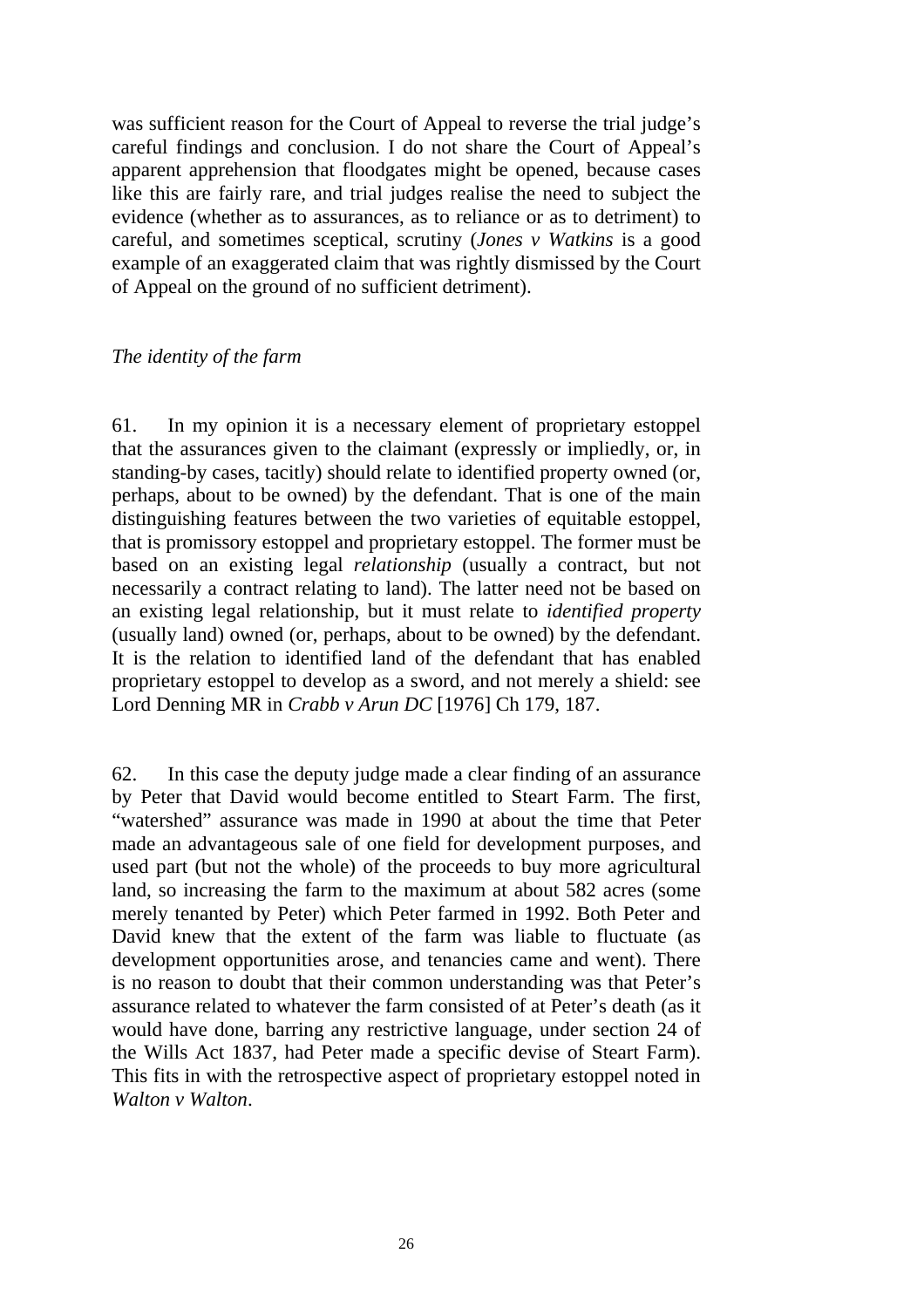63. The situation is to my mind quite different from a case like *Layton v Martin* [1986] 2 FLR 227, in which the deceased made an unspecific promise of "financial security". It is also different (so far as concerns the award of the whole of the deceased's residuary estate) from *Re Basham* [1986] 1 WLR 1498. Your Lordships do not need to decide whether *Re Basham* was correctly decided, so far as it extended to the residuary estate, and I would prefer to express no decided view. But on this point the deputy judge in *Re Basham* relied largely on authorities about mutual wills, which are arguably a special case.

64. Mr Simmonds relied on some observations by my noble and learned friend Lord Scott of Foscote in *Cobbe* [2008] 1 WLR 1752, paras 18 to 21, pointing out that in *Ramsden v Dyson* (1866) LR 1 HL 129, 170, Lord Kingsdown referred to "a *certain* interest in land" (emphasis supplied). But, as Lord Scott noted, Lord Kingsdown immediately went on to refer to a case where there was uncertainty as to the terms of the contract (or, as it may be better to say, in the assurance) and to point out that relief would be available in that case also. All the "great judges" to whom Lord Kingsdown referred, at p 171, thought that even where there was some uncertainty an equity could arise and could be satisfied, either by an interest in land or in some other way.

65. In any event, for the reasons already mentioned, I do not perceive any real uncertainty in the position here. It is possible to imagine all sorts of events which might have happened between 1990 and 2005. If Peter had decided to sell another field or two, whether because of an advantageous development opportunity or because the business was pressed for cash, David would have known of it, and would no doubt have accepted it without question (just as he made no claim to the savings account which held that part of the proceeds of the 1990 sale which Peter did not roll over into land). If Peter had decided in 2000 to sell half the farm in order to build himself a retirement home elsewhere (an unlikely hypothesis) David might well have accepted that too (as the claimant in *Gillett v Holt* might have accepted a reduction in his expectations, had he been asked to do so rather than being abruptly and humiliatingly dismissed: see [2001] Ch 210, 229). But it is unprofitable, in view of the retrospective nature of the assessment which the doctrine of proprietary estoppel requires, to speculate on what might have been.

66. Apart from his principled attack based on uncertainty, Mr Simmonds, realistically, did not criticise the deputy judge's decision to award David the whole farm and the whole of the farming assets. There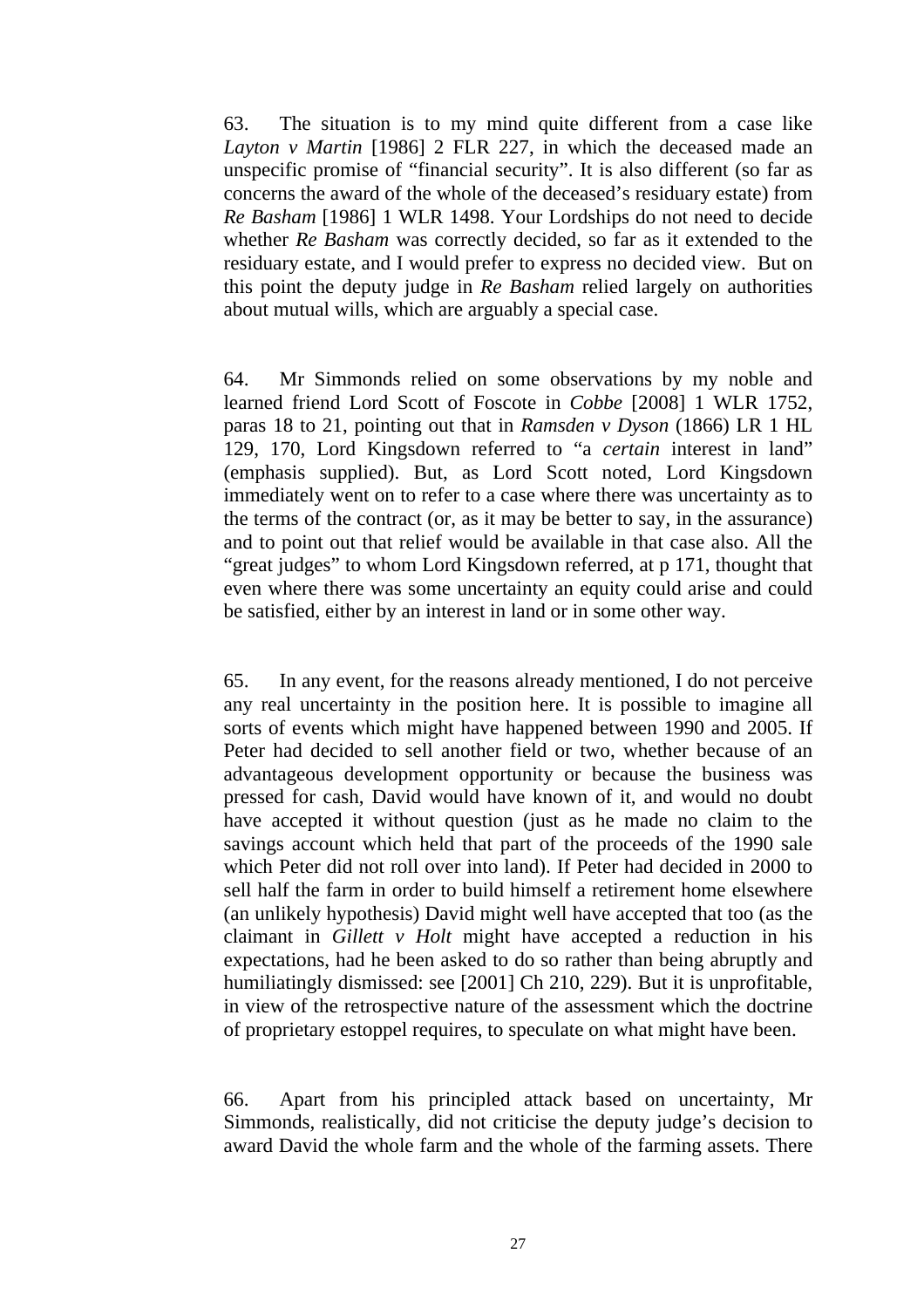is no ground on which to challenge the judge's discretion in determining the remedy. I would allow the appeal and restore the judge's order.

## *Postscript*

67. I wish to add a brief postscript as to *Cobbe*. It will be apparent from this opinion that I have some difficulty with Lord Scott's observation (in para 14 of his opinion in that case) that proprietary estoppel is a sub-species of promissory estoppel. But the terminology and taxonomy of this part of the law are, I acknowledge, far from uniform. The index to the first (1923) edition of George Spencer Bower's Law relating to Estoppel by Representation contains in its index the entry '"EQUITABLE ESTOPPEL", a meaningless expression', a view which is developed at length in the text, with Lord Selborne LC attracting particular criticism (at p.14) that "a jurist so nice and discriminating in his phraseology" should have used the expression in *Citizen's Bank of Louisiana v First National Bank of New* Orleans (1873) LR 6 HL 352, 360. At the other extreme one of the leading  $20^{th}$ century cases, *Crabb v Arun DC*, shows a "virtual equation of promissory estoppel and proprietary estoppel", as Oliver J noted in *Taylors Fashions Ltd v Liverpool Victoria Trustees Co. Ltd* [1982] 1 QB 133, 153. But this is not the place for any prolonged discussion of terminology or taxonomy.

## **LORD NEUBERGER OF ABBOTSBURY**

My Lords,

68. I have had the benefit of reading in draft the opinion of my noble and learned friend, Lord Walker of Gestingthorpe. For the reasons he gives, I too would allow this appeal. However, partly because the issues are of some importance, and partly out of deference to the excellent written and oral arguments presented on behalf of the respondents, I shall give my views in my own words.

*The factual background*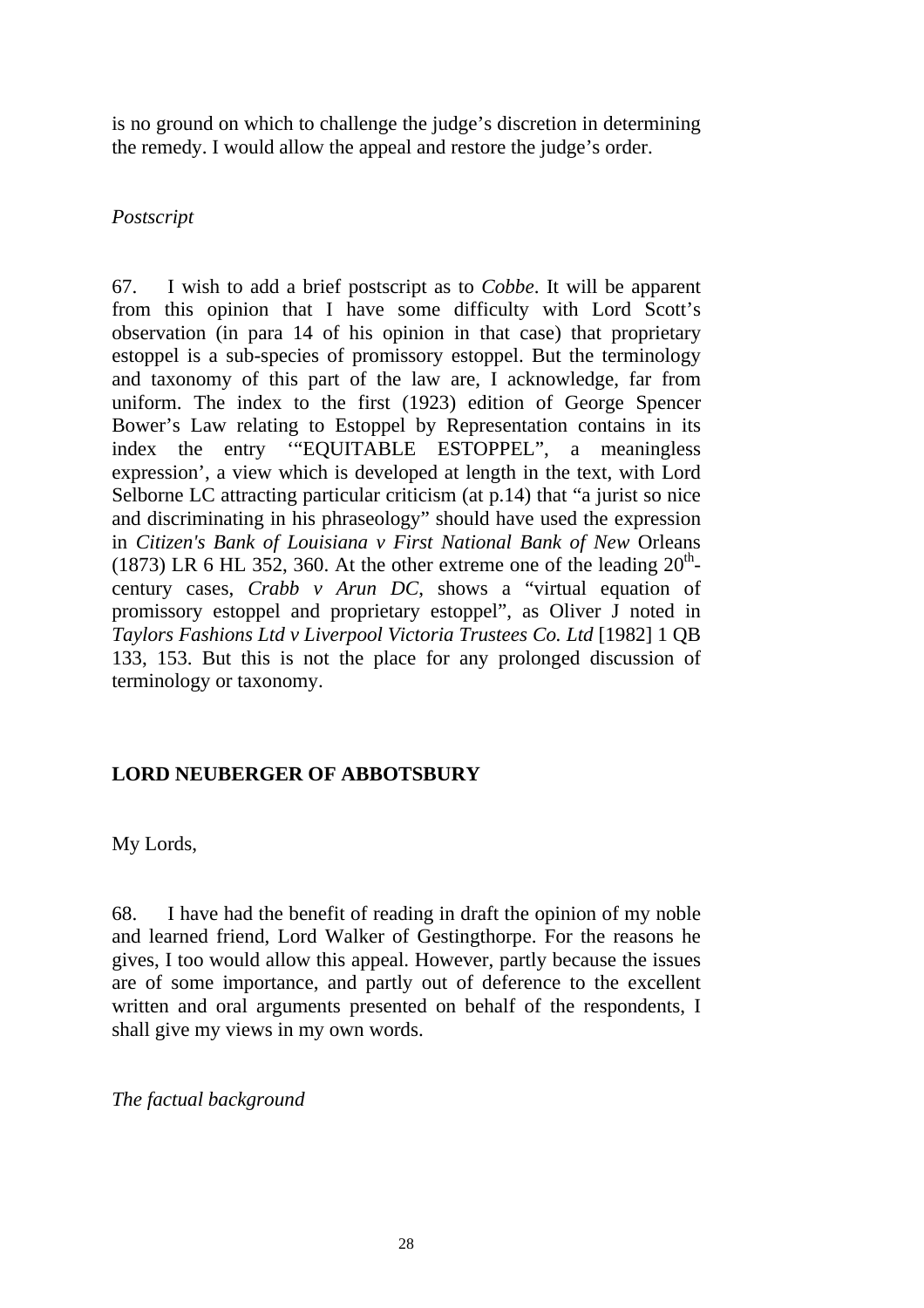69. The relevant findings of the Deputy Judge and of the Court of Appeal are fully set out in Lord Walker's opinion, and I shall therefore only identify the core conclusions. At [2007] EWHC 2422 (Ch), para 94, the Deputy Judge said that, by handing over the Prudential Bonus Notice in 1990, and saying that it was for his death duties, "Peter was intending to indicate to David that he would be Peter's successor to Steart Farm, upon his death, and that David's understanding to that effect was correct". In para 98, the Deputy Judge said that "this and other such remarks encouraged the expectation which David had formed … that he would be Peter's successor to Steart Farm, upon his death, and encouraged David to continue with his very considerable unpaid help to Peter there." The Deputy Judge also said that "it was reasonable for David to understand [such remarks by Peter] and rely on them in that way".

70. In the Court of Appeal, Lloyd LJ (who gave the only reasoned judgment, with which Ward and Rimer LJJ agreed) referred at [2008] EWCA Civ 732, para 66 to the Deputy Judge's finding that Peter was "a man of few words, who generally maintained his privacy about his personal financial affairs … and who hardly ever spoke in direct terms". He then said that there was, quite rightly, no challenge to any of the Deputy Judge's findings of primary fact. He went on to say that, in relation to the statement made in 1990, the Deputy Judge's "finding as to what Peter meant by what he said is one of inference", and that, given that it "was based on other evidence", it was "in effect, immune from challenge".

71. However, at [2008] EWCA Civ 732, para 72, Lloyd LJ suggested that the Deputy Judge "did not in terms consider whether the implicit statement…. to the effect that Peter intended David to succeed to the farm on his death, was intended to be relied on". He then said that the Deputy Judge "was unable to find that the implicit statement was made for the purpose of persuading David not to pursue some other opportunity". Accordingly, Lloyd LJ concluded, "there was no material on the basis of which the Judge could have found …. that the implicit statement was intended to be relied on, or… was intended as a promise rather than, at most, a statement of present intention, which might well be maintained ..., but as to which there was no commitment."

*The issues in this appeal*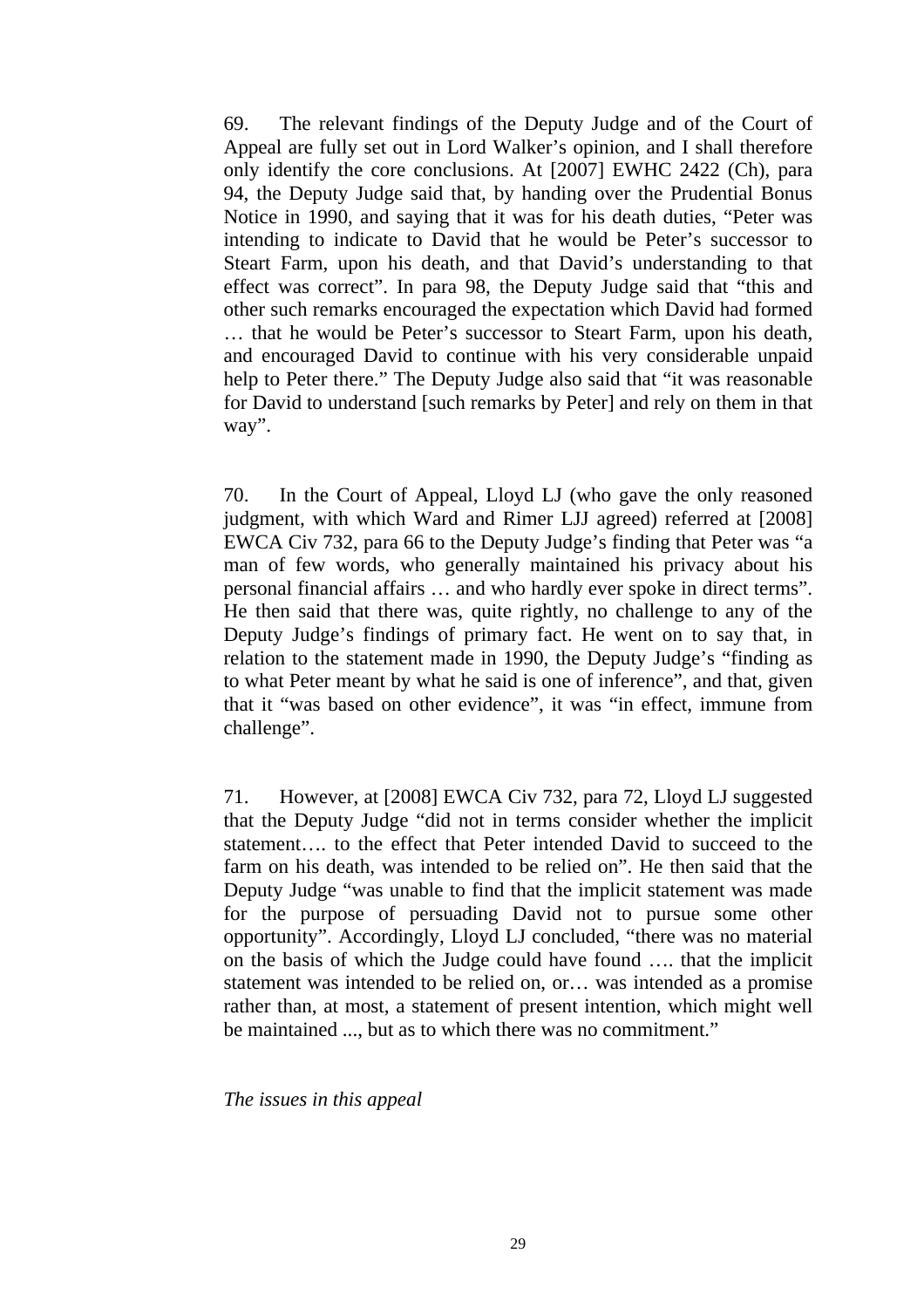72. David's contention that he is entitled to the freehold of Steart Farm is, and was at first instance and in the Court of Appeal, founded squarely on proprietary estoppel, whose main elements are often summarised as being, in brief, assurance, reliance and detriment, as Lord Walker more fully explains. The issues in the present case really focus on the quality or nature of the assurance required before a proprietary estoppel can be established.

73. The respondents advanced two reasons why this appeal should fail, both of which involved contending that the estoppel found by the Deputy Judge could not be made good. First, that the appellant ("David") could not establish that he had reasonably relied on any assurance made to him by Peter Thorner ("Peter"). This was on the basis that any statement made by Peter was insufficiently clear to found an estoppel - effectively the ground relied on by the Court of Appeal. Secondly, that, even if reasonable reliance could be established, the nature of the property referred to in any assurance relied on was too imprecise to found a proprietary estoppel. I shall consider these two arguments in turn.

### *Reasonable reliance*.

74. The conclusion reached by the Court of Appeal, and supported by the respondents, rests on the proposition that a statement by A that he will leave certain property on his death to B could have one of two meanings. It might constitute an assurance that this is what A is binding himself to do; in other words, it might be a commitment by A to leave the property to B. Or it might be no more than a statement of A's current intention, which can be subject to change with the passage of time, with or without a change of circumstances. (In that connection, it seems to me, in agreement with both parties to this appeal, that there is nothing special, as a matter of principle, in relation to a statement about leaving property in a will as against any other statement about one's future actions.) The Court of Appeal's reasoning was that, as a statement must be a "clear and unambiguous" assurance to found an estoppel, a claim such as that raised in this case could only succeed if it could be established that the statement relied on was clearly expressed so as to have the former, not the latter, meaning.

75. The Court of Appeal came to the conclusion at [2008] EWCA Civ 732, para 72 that the Deputy Judge had not found, and that he could not on the evidence have found, that the statements on which David had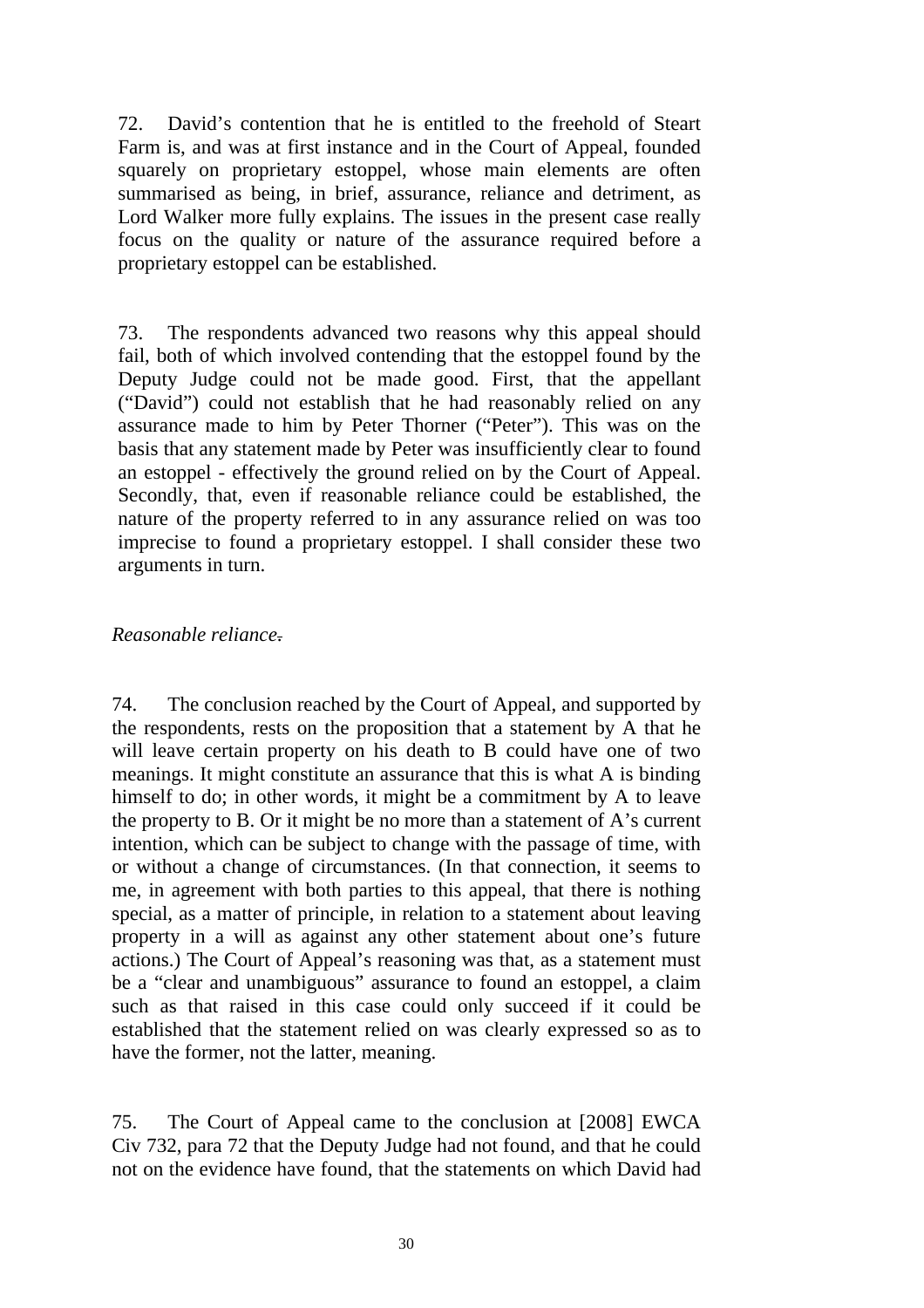relied amounted to assurances which could found the estoppel claimed. The "implicit statements", to use Lloyd LJ's formulation, could not reasonably have been relied on as "clear and unambiguous" promises that Peter would leave the farm to David; they could have meant that it was merely his present intention to do so. On that basis, which the respondents support, the estoppel claim was rejected by the Court of Appeal.

76. I do not agree with the Court of Appeal's view that the Deputy Judge failed to make the finding in question. As I have mentioned, at [2007] EWHC 2422 (Ch) the Deputy Judge expressly said that, by handing over the Bonus Notice and saying what he said in 1990, "Peter was intending to indicate to David that he *would be* Peter's successor to Steart Farm" (para 94), and that this and other statements encouraged David to believe "that he *would be* Peter's successor to Steart Farm" (para 98). Crucially, the Deputy Judge also said that it was "reasonable for David [so] to understand them and rely on them in that way" (para 98).

77. In my judgment, those findings clearly indicate that the Deputy Judge was of the opinion, contrary to the view expressed by the Court of Appeal, that the statements he found to have been made by Peter were reasonably understood by David to indicate that Peter was committing himself to leaving the farm to David, and were reasonably relied on by David as having that effect. Such a reading is strongly supported by the Deputy Judge's observations at [2007] EWHC 2422 (Ch), para 125, that, if it was necessary to make such a finding, he would have regarded Peter's statement in 1990 as "tantamount to an assurance to David", and that he did "not accept" that it was "ambiguous".

78. Although Lloyd LJ also expressed himself at [2008] EWCA Civ 732, para 72 by reference to what Peter intended when he made the statements in question, it seems to me, and I understood Mr Andrew Simmonds QC, who appeared for the respondents, to accept, that, if the statements were reasonably understood by David to have the effect which the Deputy Judge found, namely an assurance, and David reasonably acted on that understanding to his detriment, then what Peter intended is not really germane. That is supported by a consistent line of authority – see for instance per Lord Denning MR in *Crabb v Arun District Council* [1976] Ch 179, 187F and 188C (citing his earlier observations in *Moorgate Mercantile Co Ltd v Twitchings* [1976] QB 225, 242. See also: *Sidney Bolsom Investment Trust Ltd v E Karmios & Co (London) Ltd* [1956] 1 QB 529, 540-541, quoted by Lord Walker at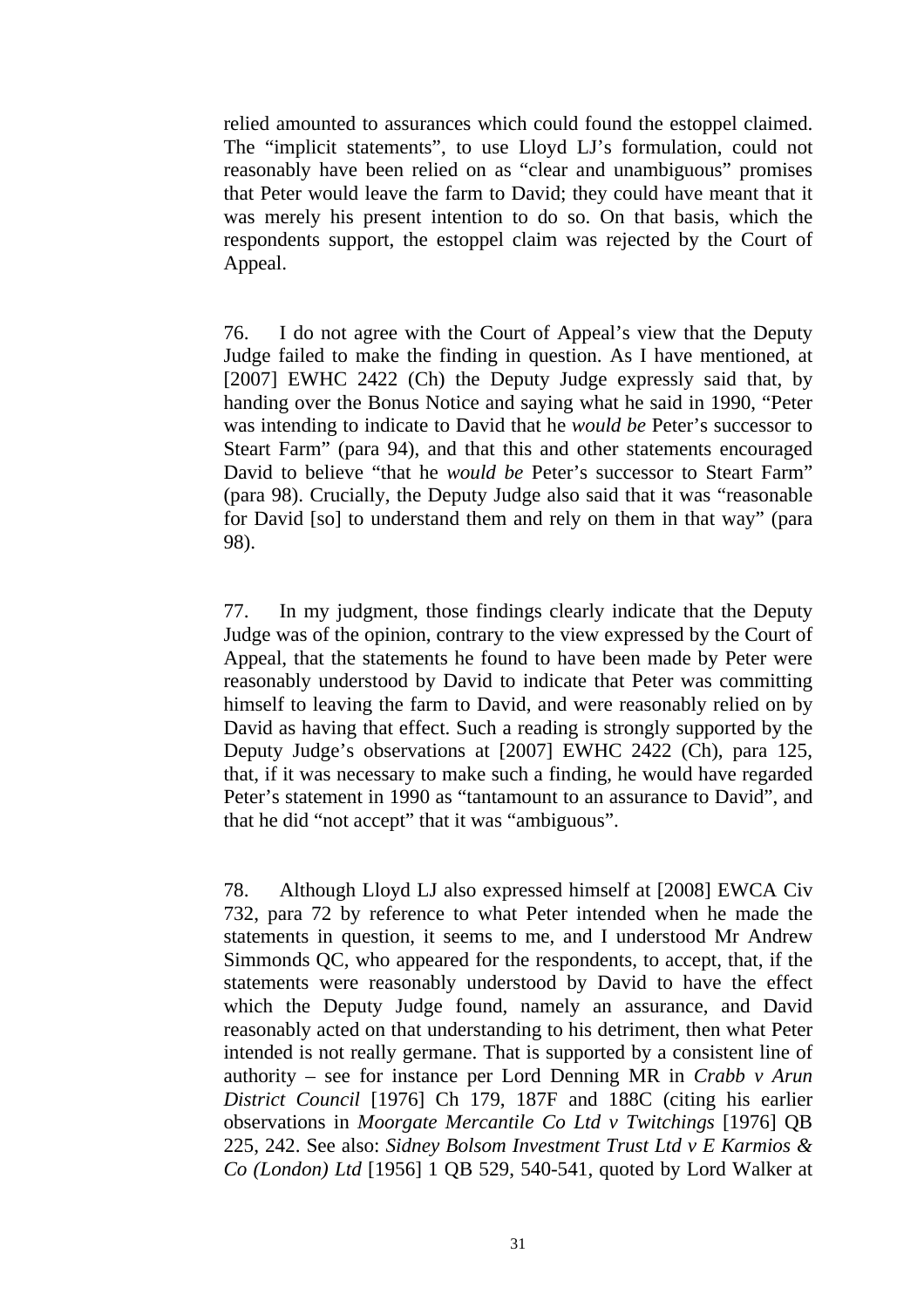para 50 of his opinion), and per Oliver J in *Taylors Fashions Ltd v Liverpool Victoria Trustees Co Ltd (Note)* [1982] QB 133, 151H-152A. It may be that there could be exceptional cases where, even though a person reasonably relied on a statement, it might be wrong to conclude that the statement-maker was estopped, because he could not reasonably have expected the person so to rely. However, such cases would be rare, and, in the light of the facts found by the Deputy Judge, it has not been, and could not be, suggested that this was such a case.

79. Furthermore, if (as I think) Lloyd LJ also held at [2008] EWCA Civ 732, para 72 that it was not open to the Deputy Judge to find that it was reasonable for David to have understood the statements as he did or to have relied on those statements as he did, I do not consider that those were conclusions which were properly open to the Court of Appeal. It is, at any rate at first sight, a little surprising that, having concluded at [2008] EWCA Civ 732, para 66, that it was not open to them to interfere with the Deputy Judge's logically anterior findings, including his inferences as to the meaning of the statements, the Court of Appeal then concluded, at [2008] EWCA Civ 732, para 72, that it was open to them to interfere with the subsequent inferences the Deputy Judge had drawn. I accept that there is no necessary inconsistency between the two conclusions, but, particularly given the full and careful consideration given to all the issues by the Deputy Judge, and the very close connection between the issues involved, the contrast between the views expressed in those two paragraphs is striking.

80. Perhaps more importantly, the meaning to be ascribed to words passing between parties will depend, often very much, on their factual context. This is particularly true in a case such as this, where a very taciturn farmer, given to indirect statements, made remarks obliquely referring to his intention with regard to his farm after his death. At trial, there was much evidence about the relationship between Peter and David, and about Peter's character. Consequently, the Deputy Judge was far better able than any appellate tribunal (even with the benefit of transcripts of the evidence) to assess not only how the statements would have been intended by Peter and understood by David, but also whether any such understanding and any subsequent reliance by David were reasonable. His very full and careful judgment demonstrates that the Deputy Judge took full advantage of this ability, as the observations of Lloyd LJ at [2008] EWCA Civ 732, para 66 effectively acknowledge.

81. That does not, of course, mean that the Court of Appeal had no power to reverse the first instance decision on the ground that David's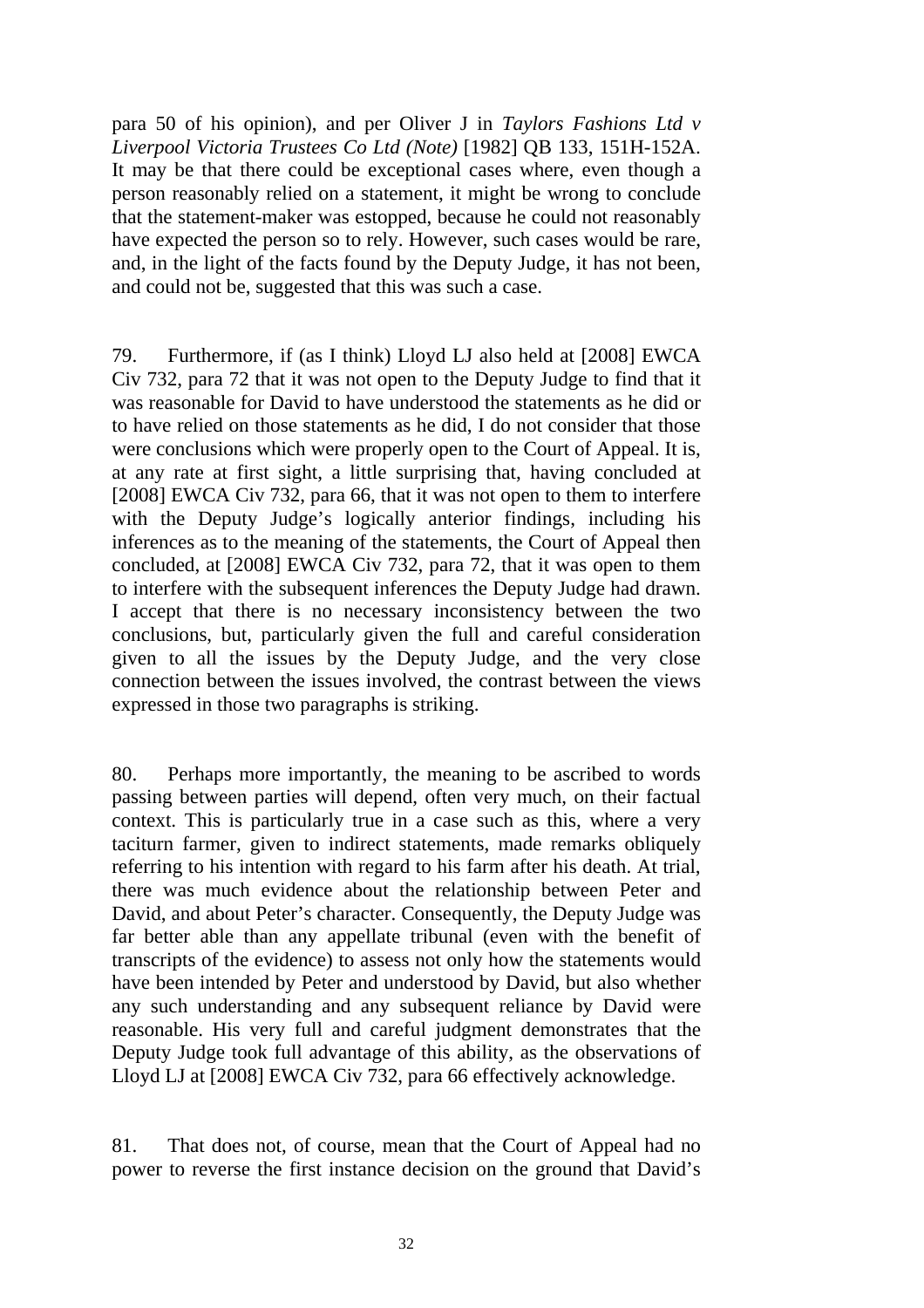understanding of, or reliance on, Peter's statements was unreasonable. However, particularly in a case such as this, where the facts are unusual and the first instance judge has made full and careful findings, an appellate court should be very slow indeed to intervene. It may well be that the Court of Appeal took the view, advanced before your Lordships, that the question of how Peter's statements should reasonably have been understood was a matter of law, and was therefore an issue on which an appellate court was freer to intervene than on questions of primary fact (such as what was said by Peter or how it was understood by David) or of inferences from primary fact (such as what Peter, who could not of course give evidence, intended when making the statements).

82. However, such a view is inconsistent with the illuminating analysis in the opinion of my noble and learned friend Lord Hoffmann in *Carmichael v National Power Plc* [1999] 1 WLR 2042, 2048E - 2051C. This shows that (a) the interpretation of a purely written contract is a matter of law, and depends on a relatively objective contextual assessment, which almost always excludes evidence of the parties' subjective understanding of what they were agreeing, but (b) the interpretation of an oral contract is a matter of fact (I suggest inference from primary fact), rather than one of law, on which the parties' subjective understanding of what they were agreeing is admissible.

83. The reason for this dichotomy is partly historical. Juries were often illiterate, and could therefore not interpret written contracts, whereas they could interpret oral ones. But it also has a good practical basis. If the contract is solely in writing, the parties rarely give evidence as to the terms of the contract, so it is cost-effective and practical to exclude evidence of their understanding as to its effect. On the other hand, if the contract was made orally, the parties will inevitably be giving evidence as to what was said and done at the relevant discussions or meetings, and it could be rather artificial to exclude evidence as to their contemporary understanding. Secondly, and perhaps more importantly, memory is often unreliable and self-serving, so it is better to exclude evidence of actual understanding when there is no doubt as to the terms of the contract, as when it is in writing. However, it is very often positively helpful to have such evidence to assist in the interpretation of an oral contract, as the parties will rarely, if ever, be able to recollect all the details and circumstances of the relevant conversations.

84. It should be emphasised that I am not seeking to cast doubt on the proposition, heavily relied on by the Court of Appeal (e.g. [2008]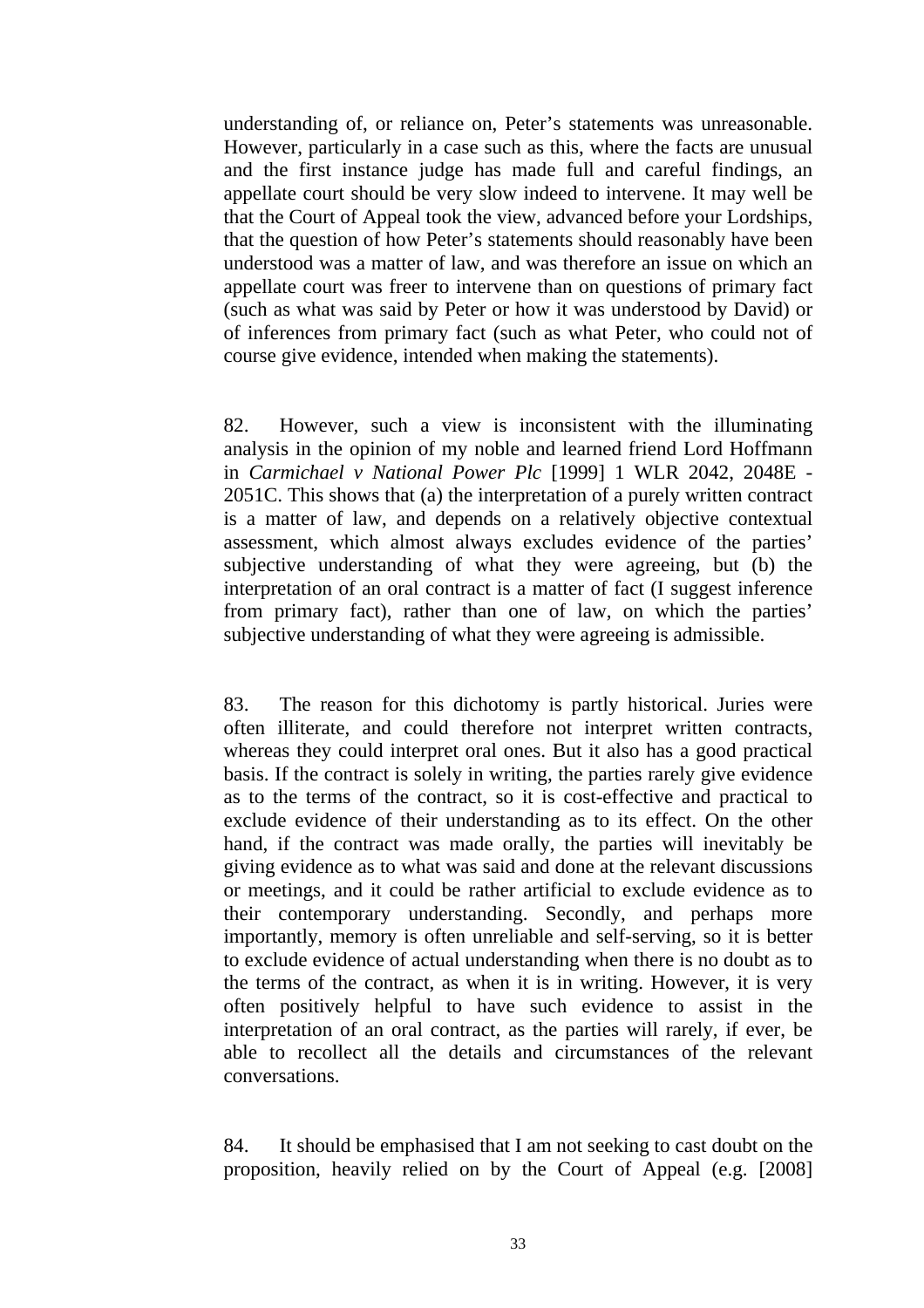EWCA Civ 732, paras 71 and 74), that there must be some sort of an assurance which is "clear and unequivocal" before it can be relied on to found an estoppel. However, that proposition must be read as subject to three qualifications. First, it does not detract from the normal principle, so well articulated in this case by Lord Walker, that the effect of words or actions must be assessed in their context. Just as a sentence can have one meaning in one context and a very different meaning in another context, so can a sentence, which would be ambiguous or unclear in one context, be a clear and unambiguous assurance in another context. Indeed, as Lord Walker says, the point is underlined by the fact that perhaps the classic example of proprietary estoppel is based on silence and inaction, rather than any statement or action – see per Lord Eldon LC ("knowingly, though but passively") in *Dann v Spurrier* (1802) 7 Ves 231, 235-6 and per Lord Kingsdown ("with the knowledge … and without objection ") in *Ramsden v Dyson* LR 1 HL 129, 170.

85. Secondly, it would be quite wrong to be unrealistically rigorous when applying the "clear and unambiguous" test. The court should not search for ambiguity or uncertainty, but should assess the question of clarity and certainty practically and sensibly, as well as contextually. Again, this point is underlined by the authorities, namely those cases I have referred to in para 78 above, which support the proposition that, at least normally, it is sufficient for the person invoking the estoppel to establish that he reasonably understood the statement or action to be an assurance on which he could rely.

86. Thirdly, as pointed out in argument by my noble and learned friend Lord Rodger of Earlsferry, there may be cases where the statement relied on to found an estoppel could amount to an assurance which could reasonably be understood as having more than one possible meaning. In such a case, if the facts otherwise satisfy all the requirements of an estoppel, it seems to me that, at least normally, the ambiguity should not deprive a person who reasonably relied on the assurance of all relief: it may well be right, however, that he should be accorded relief on the basis of the interpretation least beneficial to him.

87. It was also argued for the respondents that, if there was an estoppel as the Deputy Judge had decided, difficulties could have arisen if Peter had changed his mind before he died. The short answer to that argument is, of course, that Peter's intention that David should inherit the farm appears never to have changed: Peter certainly never communicated to David or to anyone else that he had changed that intention. On the contrary: in 2002, twelve years after the original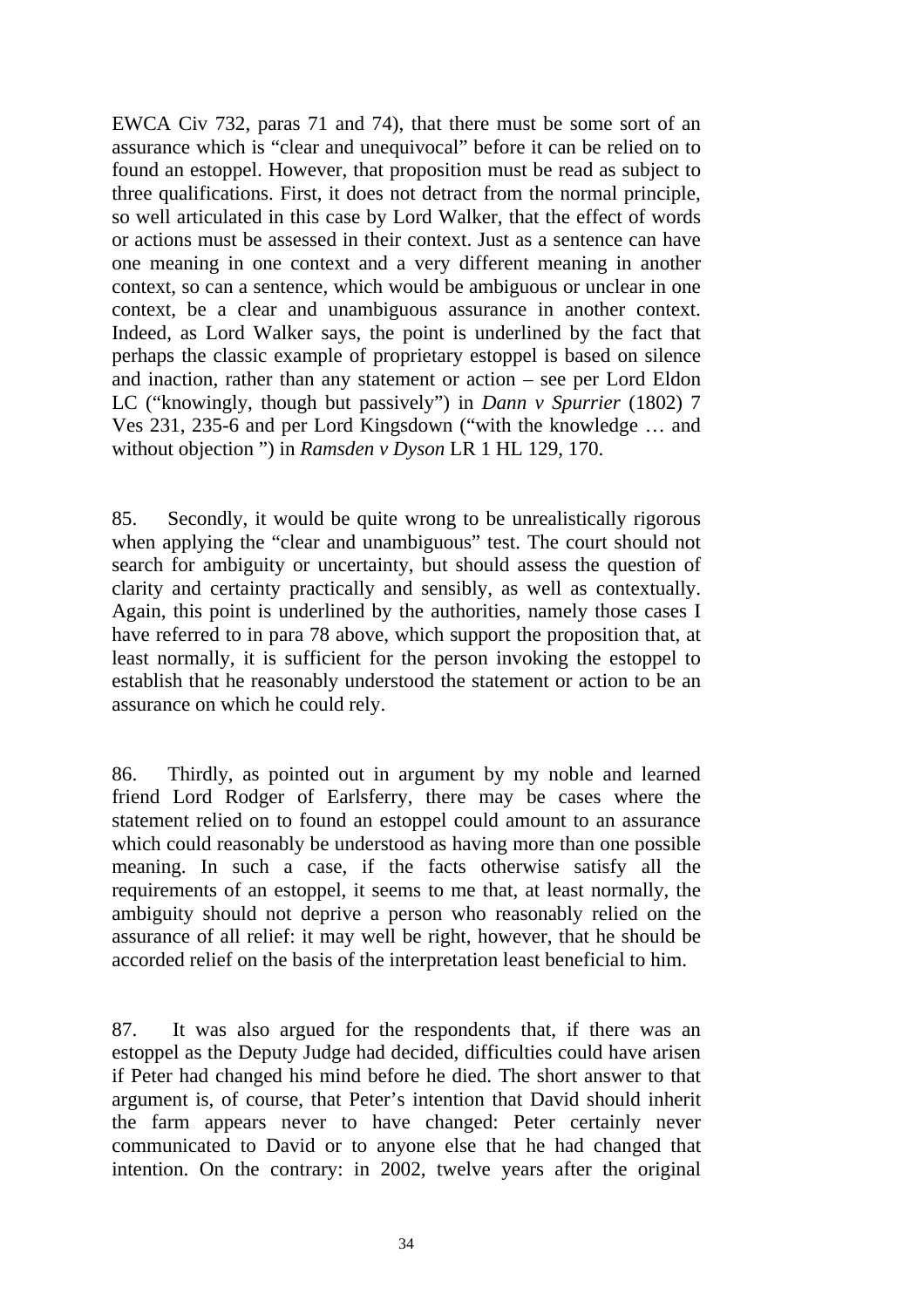commitment and three years before he died, Peter was still making it clear to his solicitor, in David's presence, that David would inherit the farm (saying that "we" wanted the deeds in one place as it "would be better" for David). Thus, for at least fifteen years from 1990 to 2005, through assurances made from time to time, Peter made it clear to David that he would inherit the farm on Peter's death, and, up to, indeed at, the moment that those assurances fell to be fulfilled, they remained in force.

88. I should add that, if Peter had changed his mind before he died, the question as to what, if any, relief should have been accorded to David would have been a matter for the court, to be assessed by reference to all the facts. An example of such a case is *Gillett v Holt*  [2001] Ch 210, where my noble and learned friend, then Robert Walker LJ, had to consider just such an issue, and did so in a masterly judgment, to which I shall have to revert on the second issue on this appeal.

89. Before turning to that second issue, I should add that, even if Peter's "implicit statement" may have been revocable, as the Court of Appeal thought, I should not be taken as accepting that it would necessarily follow that, once the statement had been maintained by Peter and acted on by David for a substantial period, it would have been open to Peter freely to go back on it. It may be that he could not have done so, at least without paying David appropriate compensation, unless the change of mind was attributable to, and could be justified by, a change of circumstances. It seems to me that it would be arguable that, even assuming that the "implicit statement" was not irrevocable, if, say in 2004, Peter had changed his mind, David would nonetheless have been entitled to equitable relief, in the light of his fourteen or more years of unpaid work on the farm. It is not as if Peter had given any sort of clear indication that statement was revocable. The Court of Appeal considered that it was not clear that the statement was irrevocable, not that it was clear that the statement was revocable. However, that point does not arise for decision in the present case, and I shall say no more about it.

#### *Uncertainty as to the extent of the property*

90. Based on the reasoning of my noble and learned friend, Lord Scott of Foscote in *Cobbe v Yeoman's Row Management Ltd* [2008] UKHL 55, [2008] 1 WLR 1752, paras 18-20 and 28, the respondents contend that the identity of the property the subject of the assurance or statement relied on to found a proprietary estoppel must be "certain". Accordingly, they argue, even if David would otherwise make good his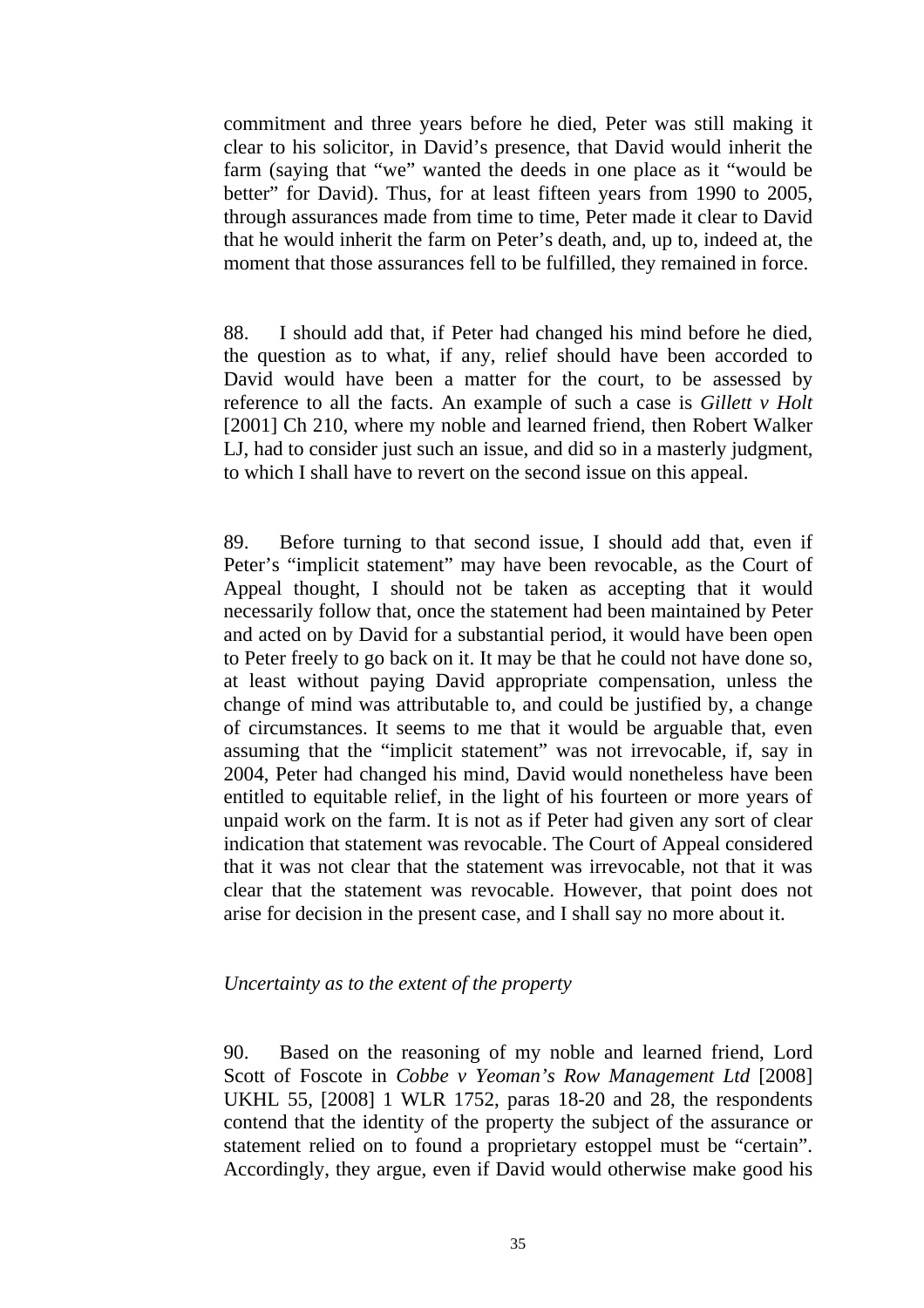proprietary estoppel claim, it must fail because the property the subject of the alleged estoppel in this case is not certain enough.

91. So far as the relevant facts of this case are concerned, the extent of the land owned and farmed by Peter varied. When he inherited Steart Farm in 1976, it comprised about 350 acres of freehold low-lying pasture and rough grazing. In 1990, he sold a large field for development, and used the proceeds to buy more land, so that, by 1992, he owned 463 acres, and the farm included another 120 acres which Peter rented. By 1998, he was farming only some 160 acres of that land himself, having let out the remainder on farm business tenancies. As at the date of his death, Peter was in the process of negotiating a sale of some 6 acres to developers.

92. In *Cobbe* [2008] 1 WLR 1752, Mr Cobbe devoted considerable time, effort, and expertise to obtaining planning permission for land owned by Yeoman's Row. Although they reached an oral "agreement in principle", the parties had decided not to enter into a contract, but Mr Cobbe went ahead on the basis, as appreciated by Yeoman's Row, that he expected them to do so once planning permission was obtained. Initially, this was also the intention of Yeoman's Row, but their intention changed about three months before planning permission was obtained, although they did not tell Mr Cobbe until afterwards. Mr Cobbe's estoppel claim failed (although he was entitled to a *quantum meruit* payment). As I see it, Mr Cobbe's claim failed because he was effectively seeking to invoke proprietary estoppel to give effect to a contract which the parties had intentionally and consciously not entered into, and because he was simply seeking a remedy for the unconscionable behaviour of Yeoman's Row.

93. In the context of a case such as *Cobbe* [2008] 1 WLR 1752, it is readily understandable why Lord Scott considered the question of certainty was so significant. The parties had intentionally not entered into any legally binding arrangement while Mr Cobbe sought to obtain planning permission: they had left matters on a speculative basis, each knowing full well that neither was legally bound - see [2008] 1 WLR 1752, para 27. There was not even an agreement to agree (which would have been unenforceable), but, as Lord Scott pointed out, merely an expectation that there would be negotiations. And, as he said, at [2008] 1 WLR 1752, para 18, an "expectation dependent upon the conclusion of a successful negotiation is not an expectation of an interest having [sufficient] certainty".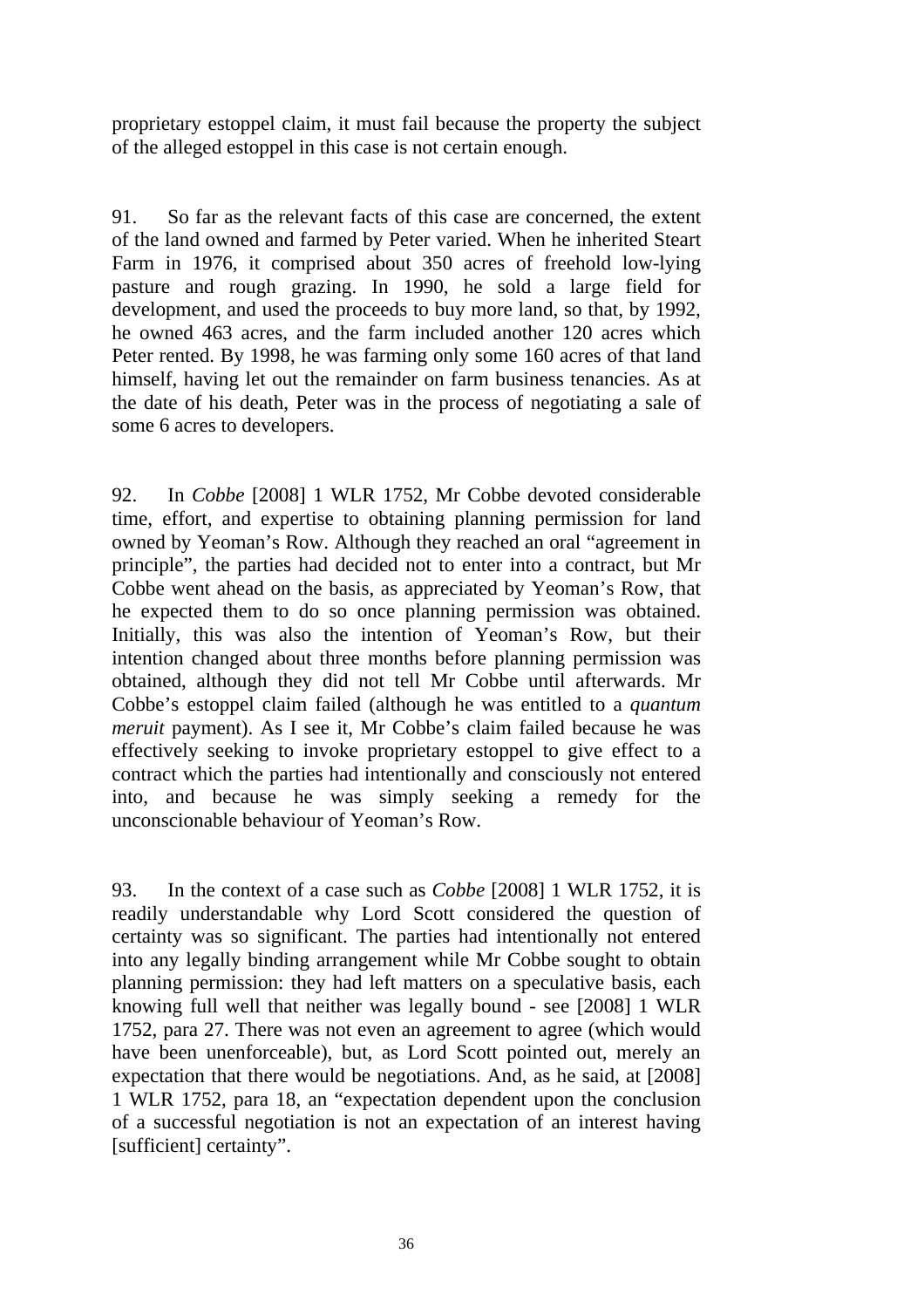94. There are two fundamental differences between that case and this case. First, the nature of the uncertainty in the two cases is entirely different. It is well encapsulated by Lord Walker's distinction between "intangible legal rights" and "the tangible property which he or she expects to get", in *Cobbe* [2008] 1 WLR 1752, para 68. In that case, there was no doubt about the physical identity of the property. However, there was total uncertainty as to the nature or terms of any benefit (property interest, contractual right, or money), and, if a property interest, as to the nature of that interest (freehold, leasehold, or charge), to be accorded to Mr Cobbe.

95. In this case, the extent of the farm might change, but, on the Deputy Judge's analysis, there is, as I see it, no doubt as to what was the subject of the assurance, namely the farm as it existed from time to time. Accordingly, the nature of the interest to be received by David was clear: it was the farm as it existed on Peter's death. As in the case of a very different equitable concept, namely a floating charge, the property the subject of the equity could be conceptually identified from the moment the equity came into existence, but its precise extent fell to be determined when the equity crystallised, namely on Peter's death.

96. Secondly, the analysis of the law in *Cobbe* [2008] 1 WLR 1752 was against the background of very different facts. The relationship between the parties in that case was entirely arm's length and commercial, and the person raising the estoppel was a highly experienced businessman. The circumstances were such that the parties could well have been expected to enter into a contract, however, although they discussed contractual terms, they had consciously chosen not to do so. They had intentionally left their legal relationship to be negotiated, and each of them knew that neither of them was legally bound. What Mr Cobbe then relied on was "an unformulated estoppel ... asserted in order to protect [his] interest under an oral agreement for the purchase of land that lacked both the requisite statutory formalities … and was, in a contractual sense, incomplete" - [2008] 1 WLR 1752, para 18.

97. In this case, by contrast, the relationship between Peter and David was familial and personal, and neither of them, least of all David, had much commercial experience. Further, at no time had either of them even started to contemplate entering into a formal contract as to the ownership of the farm after Peter's death. Nor could such a contract have been reasonably expected even to be discussed between them. On the Deputy Judge's findings, it was a relatively straightforward case: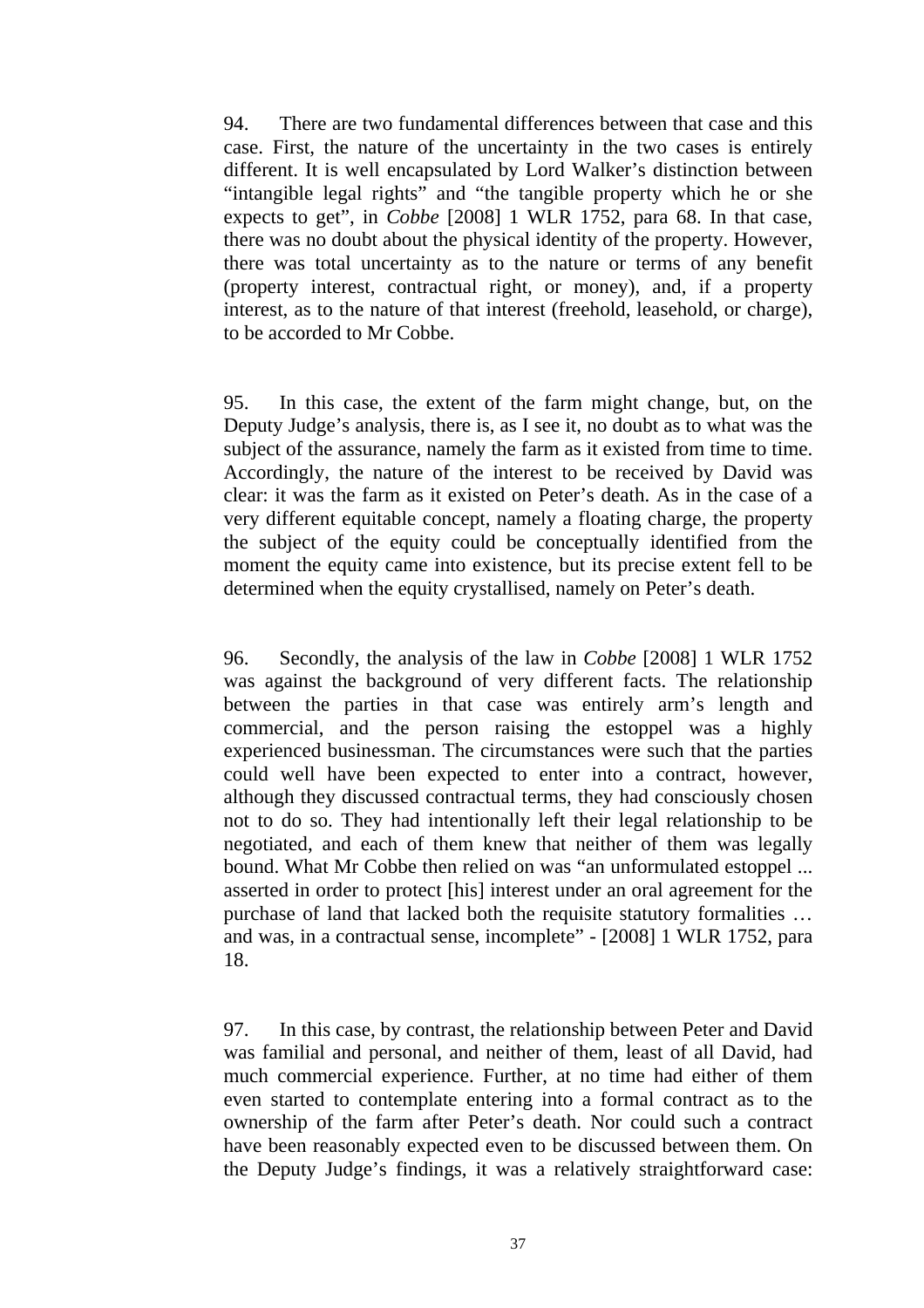Peter made what were, in the circumstances, clear and unambiguous assurances that he would leave his farm to David, and David reasonably relied on, and reasonably acted to his detriment on the basis of, those assurances, over a long period.

98. In these circumstances, I see nothing in the reasoning of Lord Scott in *Cobbe* [2008] 1 WLR 1752 which assists the respondents in this case. It would represent a regrettable and substantial emasculation of the beneficial principle of proprietary estoppel if it were artificially fettered so as to require the precise extent of the property the subject of the alleged estoppel to be strictly defined in every case. Concentrating on the perceived morality of the parties' behaviour can lead to an unacceptable degree of uncertainty of outcome, and hence I welcome the decision in *Cobbe* [2008] 1 WLR 1752. However, it is equally true that focussing on technicalities can lead to a degree of strictness inconsistent with the fundamental aims of equity.

99. The notion that much of the reasoning in *Cobbe* [2008] 1 WLR 1752 was directed to the unusual facts of that case is supported by the discussion at para 29 relating to section 2 of the Law of Property (Miscellaneous Provisions) Act 1989. Section 2 may have presented Mr Cobbe with a problem, as he was seeking to invoke an estoppel to protect a right which was, in a sense, contractual in nature (see the passage quoted at the end of para 96 above), and section 2 lays down formalities which are required for a valid "agreement" relating to land. However, at least as at present advised, I do not consider that section 2 has any impact on a claim such as the present, which is a straightforward estoppel claim without any contractual connection. It was no doubt for that reason that the respondents, rightly in my view, eschewed any argument based on section 2.

100. For the same reason (namely the very different nature of the cases), it appears to me unlikely in the extreme that Lord Scott was intending impliedly to disapprove any aspect of the reasoning or decision of the Court of Appeal in *Gillett* [2001] Ch 210. Indeed, Lord Walker, at [2008] 1 WLR 1752, para 66, referred to *Gillett* [2001] Ch 210 with implied approval, and, at para 68, emphasised the distinction between "the commercial context" and "the domestic or family context" (and it is to be noted that, at para 94, Lord Brown of Eaton-under-Heywood agreed with both Lord Scott and Lord Walker). In *Gillett* [2001] Ch 210, 236G, Robert Walker LJ, having observed that the equity arising in that case from assurances continued "down to the time when those assurances were repudiated", said that this was "a long"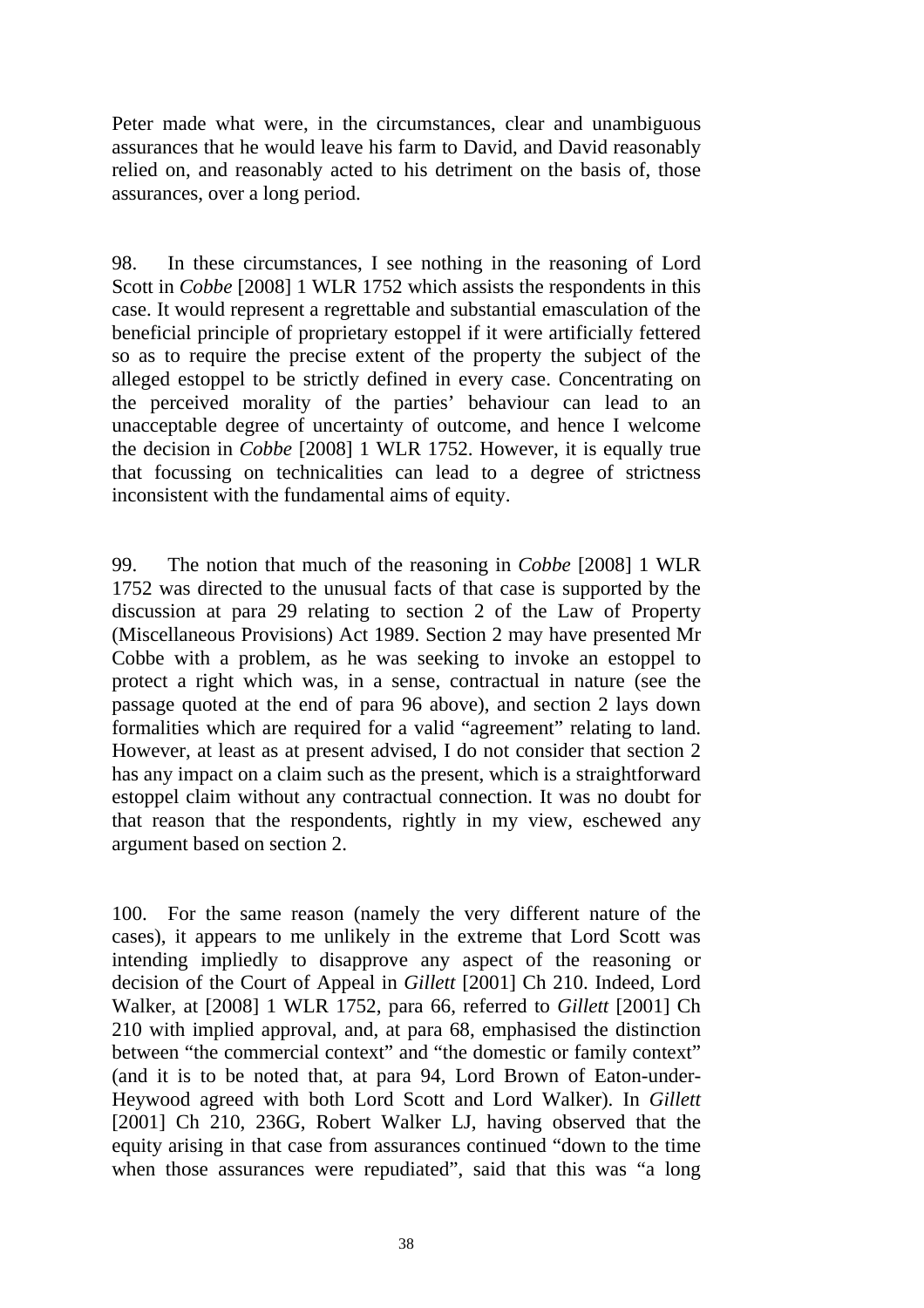period and a broad approach is necessary". The facts were far more complex than in this case, because there were many different properties acquired at different times, and because the assurances had been repudiated.

101. As Hoffmann LJ memorably said in *Walton v Walton*  (unreported, 14 April 1994), para 21, "equitable estoppel [by contrast with contract]… does not look forward into the future [; it] looks backwards from the moment when the promise falls due to be performed and asks whether, in the circumstances which have actually happened, it would be unconscionable for the promise not to be kept". Accordingly, the notion that, where the promise relates to "the farm", which is a readily recognisable entity at any one time, there is no reason why it should not apply to that entity as it exists at the date "the promise falls due to be performed", i.e. as at Peter's death..

102. Of course, there may be cases where the facts justify a different conclusion either because the promise had a different meaning at the time it was made, or because intervening events justify giving it a different effect – or even no effect. However, such considerations do not apply in this case. The farm did increase in size, but this had largely happened by 1992, which was only two years after the principal statement on which the estoppel relies; and thirteen years elapsed thereafter, during which that statement, together with subsequent statements by Peter, were relied on by David. Further, the increase in the farm's size was achieved largely by Peter buying more land with money obtained through the sale for development of a much smaller area of the farm. In any event, there is no suggestion that Peter had any wish or moral obligation to leave the farm or any part of it to anyone other than David.

103. It is true that in none of the statements relied on by David made express reference to Steart Farm, but the Deputy Judge interpreted them as having that meaning, and, as Lloyd LJ said at [2008] EWCA Civ 732, para 66, there is no basis for interfering with that conclusion. On the contrary: on the facts of this case, it seems to me to have been an eminently sensible conclusion. Indeed, that point is a neat illustration of the fundamental importance of context to the questions of how a particular statement or action would have been understood, and whether it was "clear and unambiguous".

#### *Conclusion*